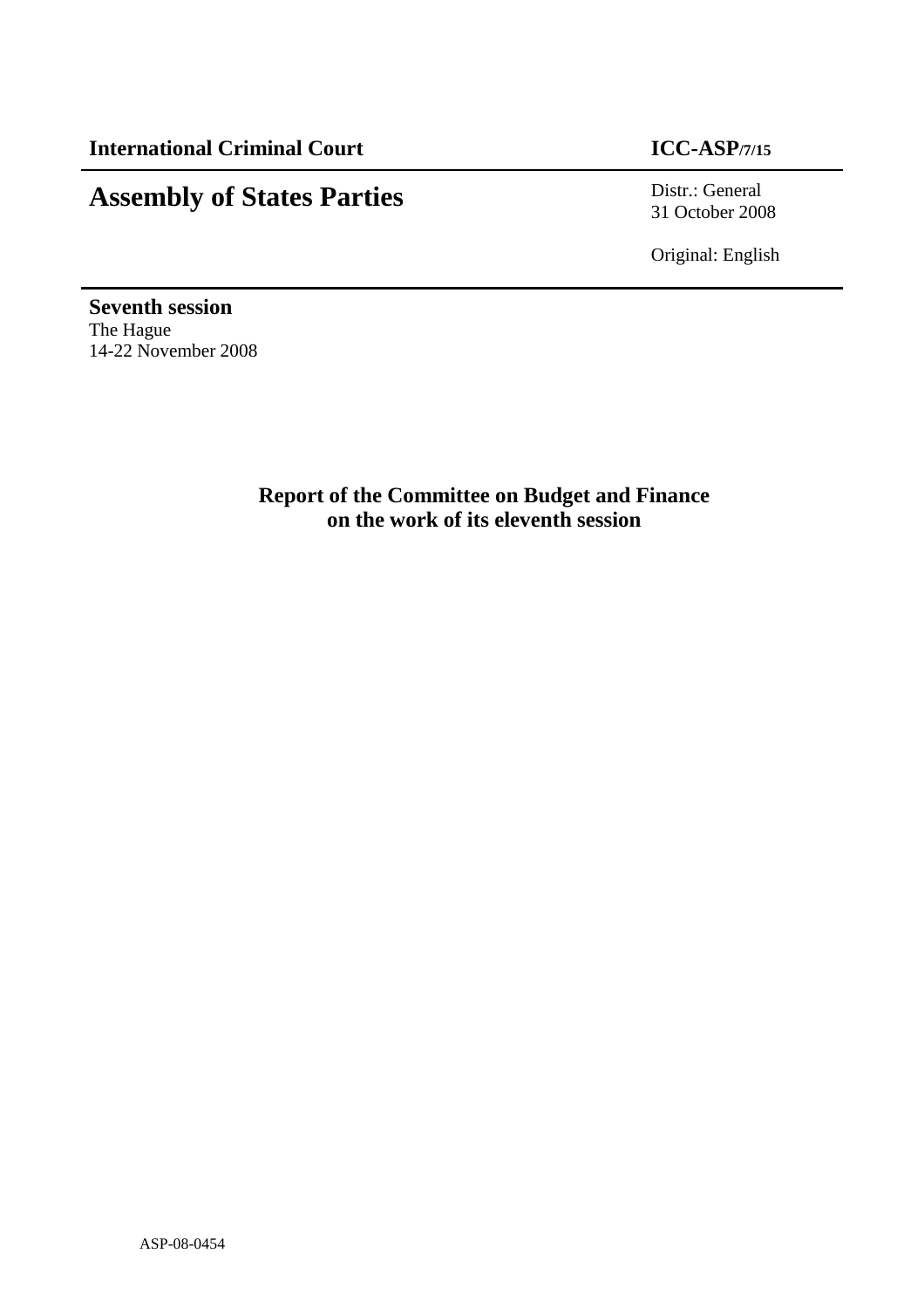## **Contents**

|    |             |                                                                                   | Paragraphs | Page |
|----|-------------|-----------------------------------------------------------------------------------|------------|------|
| L. |             |                                                                                   | $1-6$      | 4    |
|    |             | A. Opening of the session and adoption of the agenda                              | $1-5$      | 4    |
|    |             |                                                                                   | 6          | 5    |
| Π. |             | Consideration of issues on the agenda of the Committee at its eleventh<br>session | 7-142      | 5    |
|    |             |                                                                                   | $7-12$     | 5    |
|    | $1_{\cdot}$ |                                                                                   | 7          | 5    |
|    | 2.          |                                                                                   | $8 - 11$   | 5    |
|    | 3.          |                                                                                   | 12         | 6    |
|    |             |                                                                                   | 13-40      | 6    |
|    | 1.          |                                                                                   | 13-21      | 6    |
|    |             | (a) Financial statements of the Court for the period                              |            | 6    |
|    |             | (b) Financial statements of the Trust Fund for Victims for                        | 13-19      | 6    |
|    |             |                                                                                   | 20-21      | 8    |
|    | 2.          |                                                                                   | $22 - 40$  | 8    |
|    |             | (a)                                                                               | 24-28      | 8    |
|    |             | (b)                                                                               | 29-34      | 9    |
|    |             | (c)                                                                               | $35-40$    | 10   |
|    |             |                                                                                   | 41-107     | 11   |
|    | 1.          | Financial performance data of the 2007 budget                                     | 41         | 11   |
|    | 2.          | Financial performance data of the 2008 budget as at 31 August<br>2008             | 42-45      | 12   |
|    | 3.          | Consideration of the proposed programme budget for 2009                           | 46-107     | 12   |
|    |             | (a)                                                                               | 46         | 12   |
|    |             | (b)                                                                               | 47-48      | 13   |
|    |             | (c)                                                                               | 49-56      | 13   |
|    |             | (d)                                                                               | 57-58      | 14   |
|    |             | (e)                                                                               | 59-62      | 15   |
|    |             | (f)                                                                               | 63         | 15   |
|    |             | (g)                                                                               | 64-65      | 16   |
|    |             | (h)                                                                               | 66-69      | 16   |
|    |             | (i)                                                                               | 70         | 17   |
|    |             | (i)                                                                               | 71-75      | 17   |
|    |             | Major programme II: Office of the Prosecutor<br>(k)                               | 76         | 18   |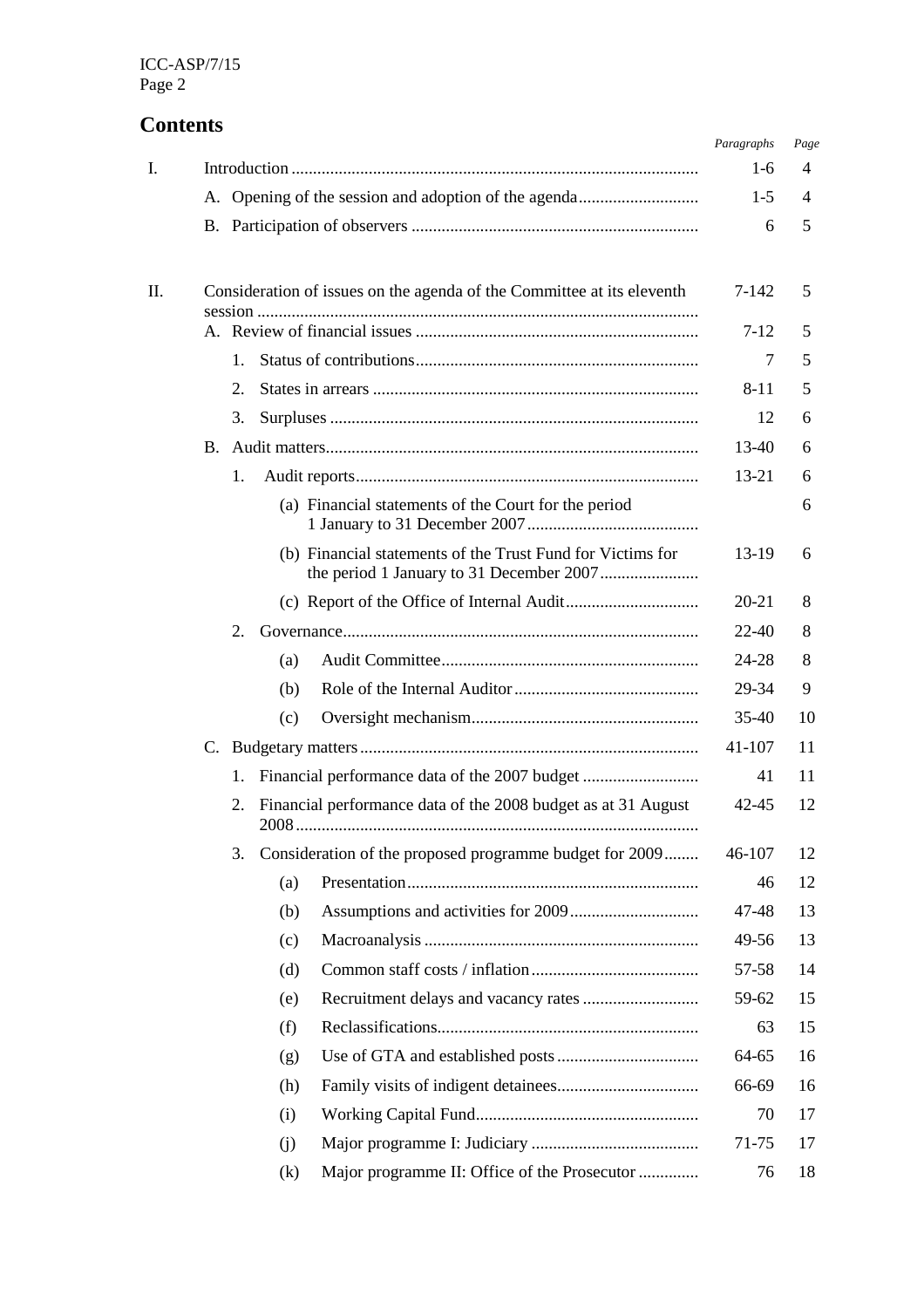## ICC-ASP/7/15 Page 3

|     |                    |                                                                                                                                 | Paragraphs | Page |
|-----|--------------------|---------------------------------------------------------------------------------------------------------------------------------|------------|------|
|     | (1)                |                                                                                                                                 | 77-94      | 18   |
|     | (m)                | Major programme IV: Secretariat of the Assembly of                                                                              | 95-98      | 21   |
|     | (n)                | Major programme VI: Secretariat of the Trust Fund                                                                               | 99-103     | 22   |
|     | $\left( 0 \right)$ |                                                                                                                                 | 104-106    | 23   |
|     | (p)                |                                                                                                                                 | 107        | 23   |
|     |                    |                                                                                                                                 | 108-122    | 23   |
| E.  |                    |                                                                                                                                 | 123-129    | 26   |
| F.  |                    |                                                                                                                                 | 130-141    | 27   |
|     | 1.                 |                                                                                                                                 | 131-133    | 27   |
|     | 2.                 |                                                                                                                                 | 134-141    | 28   |
|     |                    |                                                                                                                                 | 142-144    | 29   |
|     | $\mathbf{1}$ .     |                                                                                                                                 | 142-143    | 29   |
|     | 2.                 |                                                                                                                                 | 144        | 29   |
|     |                    |                                                                                                                                 |            |      |
| L   |                    |                                                                                                                                 |            | 30   |
| II. |                    |                                                                                                                                 |            | 32   |
|     |                    | III. Budgetary implications of the implementation of the<br>recommendations of the Committee on Budget and Finance <sup>*</sup> |            |      |

<sup>∗</sup> Annex III is issued as an addendum to this report.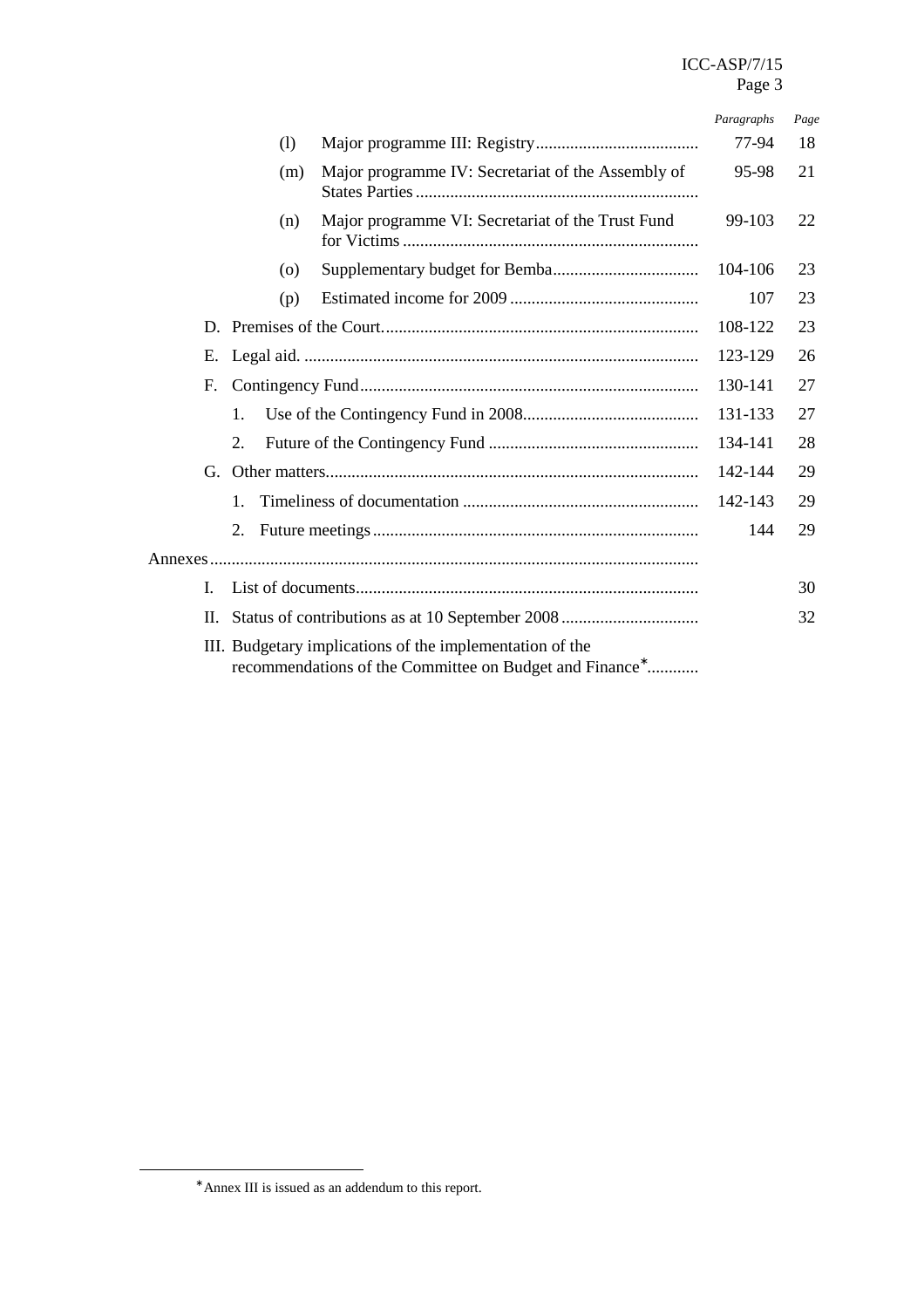## **I. Introduction**

### **A. Opening of the session and adoption of the agenda**

1. The eleventh session of the Committee on Budget and Finance (the "Committee") was convened in accordance with the decision of the Assembly of States Parties (the "Assembly") taken at the 7th plenary meeting of its sixth session, on 14 December 2007. The session, comprising 14 meetings, was held from 4 to 12 September 2008. The President of the International Criminal Court (the "Court"), Mr. Philippe Kirsch, delivered welcoming remarks at the opening of the session.

2. The Secretariat of the Assembly of States Parties (the "Secretariat") provided the substantive servicing for the Committee, and its Director, Mr. Renan Villacis, acted as Secretary of the Committee.

3. At its 1st meeting, the Committee adopted the following agenda: $1$ 

- 1. Opening of the session.
- 2. Adoption of the agenda.
- 3. Participation of observers.
- 4. Organization of work.
- 5. States in arrears.
- 6. Financial performance data of the 2008 budget.
- 7. Consideration of the proposed programme budget for 2009.
- 8. Audit matters:
	- (a) Audit reports
		- (i) Financial statements of the International Criminal Court for the period 1 January to 31 December 2007;
		- (ii) Financial statements of the Trust Fund for Victims for the period 1 January to 31 December 2007;
		- (iii)Report of the Office of Internal Audit;
		- (iv) Report of the Audit Committee.
	- (b) Governance arrangements
- 9. Premises of the Court.
- 10. Legal aid.
- 11. Contingency Fund.
- 12. Other matters.
- 4. The following members attended the eleventh session of the Committee:
	- 1. David Banyanka (Burundi)
	- 2. Lambert Dah Kindji (Benin)
	- 3. David Dutton (Australia)
	- 4. Carolina María Fernández Opazo (Mexico)
	- 5. Gilles Finkelstein (France)
	- 6. Fawzi A. Gharaibeh (Jordan)
	- 7. Myung-jae Hahn (Republic of Korea)

<sup>&</sup>lt;sup>1</sup> ICC-ASP/7/CBF.2/L.1.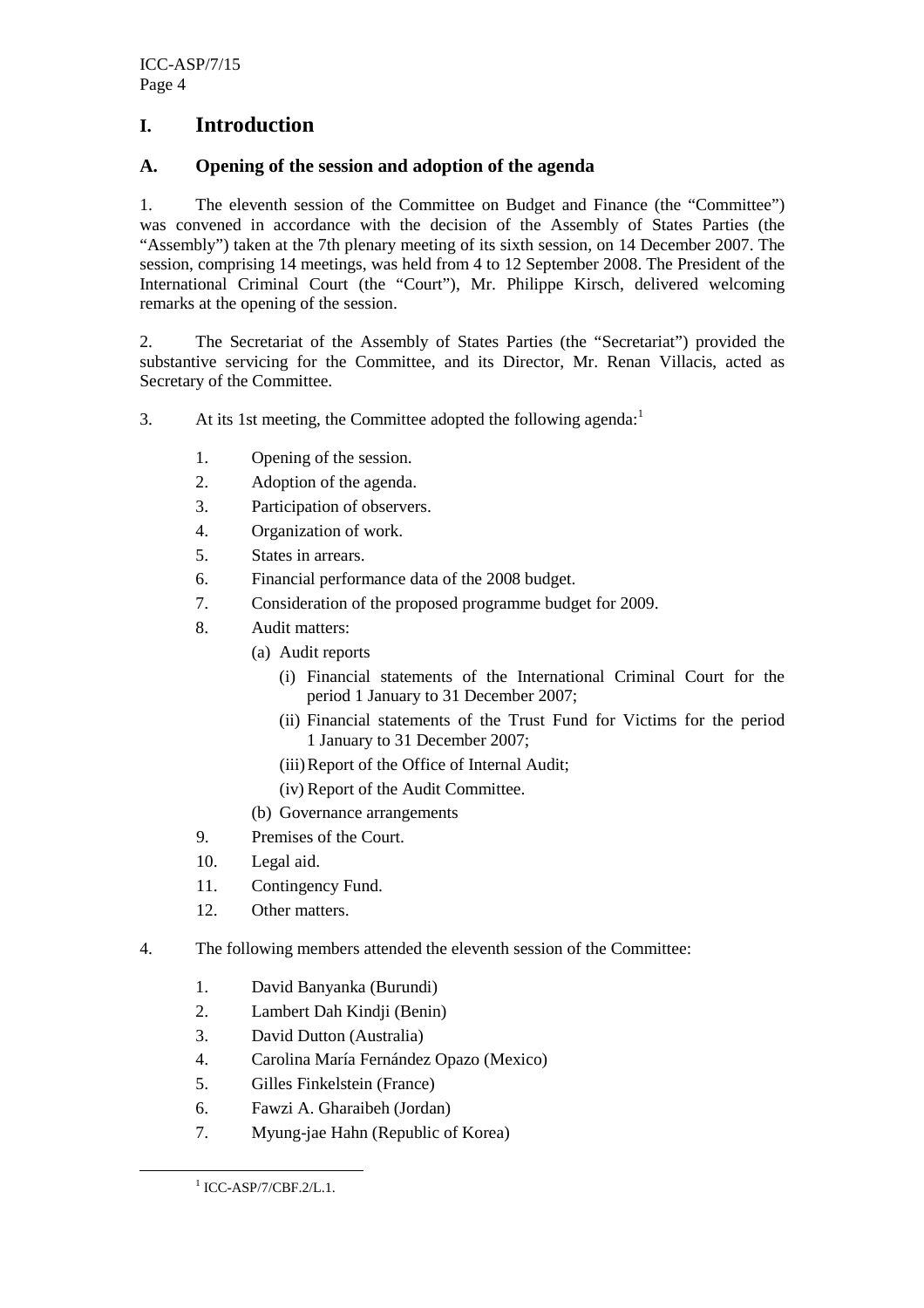- 8. Juhani Lemmik (Estonia)
- 9. Gerd Saupe (Germany)
- 10. Ugo Sessi (Italy)
- 11. Elena Sopková (Slovakia)
- 12. Santiago Wins (Uruguay)

5. The following organs of the Court were invited to participate in the meetings of the Committee to introduce the reports: the Presidency, the Office of the Prosecutor and the Registry.

## **B. Participation of observers**

6. The Committee decided to accept the request of the Coalition for the International Criminal Court to make a presentation to the Committee. The Committee expressed its appreciation for the presentation. The Committee invited the Coalition to make a similar presentation at its next session.

## **II. Consideration of issues on the agenda of the Committee at its eleventh session**

## **A. Review of financial issues**

#### **1. Status of contributions**

7. The Committee reviewed the status of contributions as at 10 September 2008 (annex II). It noted that a total of  $\epsilon$ 88,322,581 had been received for the 2008 financial period while  $\epsilon$ 1,958,625 was outstanding from previous financial periods. It noted that 65 States were fully paid up for all their contributions. The overall situation represented an improvement since the Committee's previous session and a lower level of outstanding contributions than at the same time in 2007.

#### **2. States in arrears**

 $\overline{a}$ 

8. The Committee noted that on 16 July 2008 the Secretariat had communicated with States in arrears, informing them of their outstanding contributions and advising them of the minimum payment required to avoid the application of article 112, paragraph 8, of the Rome Statute. The Secretariat advised the Committee that eight States were ineligible to vote as at 4 September 2008: Bolivia, the Central African Republic, the Dominican Republic, Guinea, the Marshall Islands, Nauru, Niger and Sierra Leone.

9. The Committee recalled that at its fifth session the Assembly had adopted recommendations setting out a specific procedure for requesting exemptions from the loss of voting rights<sup>2</sup> and that paragraph 44 of resolution ICC-ASP/4/Res.4 stipulated that the Committee should advise the Assembly before the latter decided on any requests for exemption under article 112, paragraph 8, of the Rome Statute.

<sup>2</sup> *Official Records of the Assembly of States Parties to the Rome Statute of the International Criminal Court, Fifth session, The Hague, 23 November – 1 December 2006* (International Criminal Court publication, ICC-ASP/5/32) part III, resolution ICC-ASP/5/Res.3, annex III, recommendations 5 to 7. See also *Official Records of the Assembly of States Parties to the Rome Statute of the International Criminal Court, Fourth session, The Hague, 28 November – 3 December 2005 (*International Criminal Court publication, ICC-ASP/4/32) part III, resolution ICC-ASP/4/Res.4, paragraph 42.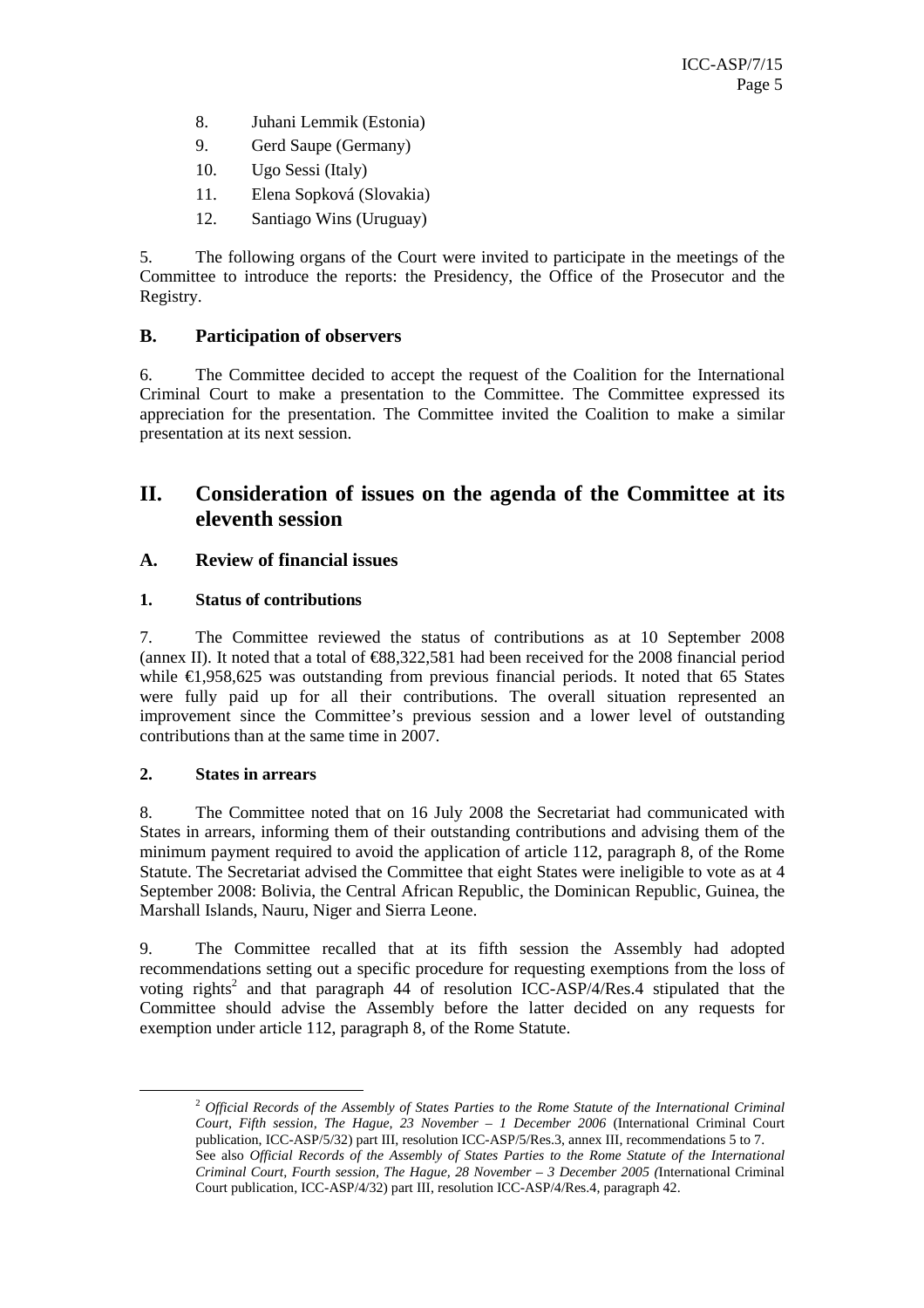ICC-ASP/7/15 Page 6

10. The Committee noted that no requests for exemption had been received for the seventh session and that a further 16 States would become ineligible to vote on 1 January 2009 should they not make additional payments to avoid the application of article 112, paragraph 8, of the Statute. $3$ 

#### 11. **The Committee requested the Secretariat to again advise States in arrears of the minimum payment required before the seventh session of the Assembly.**

#### **3. Surpluses**

12. In accordance with regulation 4.6 of the Financial Regulations and Rules of the Court, the estimated cash surplus that is to be returned to States Parties on 1 January 2009 amounts to  $\epsilon$ 9.9 million, and comprises the provisional cash surplus for 2007 and assessed contributions in respect of prior periods that were received from States Parties in 2008. The Committee recalled the comments made in the report on the work of its tenth session<sup>4</sup> recommending that the Court ensure that the surplus to be surrendered to States on 1 January 2009 in accordance with regulation 4.7 of the Financial Regulations and Rules should be made available to States Parties in time to allow them to offset credits against their assessed contributions for 2009.

#### **B. Audit matters**

#### **1. Audit reports**

**(a) Financial statements of the Court for the period 1 January to 31 December 2007** 

#### **(b) Financial statements of the Trust Fund for Victims for the period 1 January to 31 December 2007**

13. Introducing his reports on the financial statements of the Court<sup>5</sup> and of the Trust Fund for Victims<sup>6</sup>, the External Auditor informed the Committee that the statements were free of material misstatement and presented fairly the financial position of the Court and of the Trust Fund and that he was able to offer an unqualified audit opinion. The Committee noted that total expenditure in 2007 amounted to  $\epsilon$ 77,464,000 compared to the approved budget of  $\text{\textsterling}88,872,000$ , representing a budget implementation rate of 87 per cent.

14. The Committee noted with concern that in the year 2007, 350 budget transfers amounting to approximately  $\epsilon$ 9.2 million (10.3 per cent of the total budget) had taken place. While observing that the Court had indeed been granted a certain degree of flexibility with respect to the transfer of funds, the Committee concurred with the view of the External Auditor that the volume of budget transfers could undermine the reliability of in-year financial management information. The Committee noted the Court's advice that many of the transfers were technical transfers related to allocating funds for general temporary assistance (GTA) within SAP enterprise resource planning (ERP) and that these had no effect on the presentation of the 2007 performance report.

<sup>&</sup>lt;sup>3</sup> In addition to the two notes verbales sent by the Secretariat to States in arrears and the note verbale sent to those States which may become ineligible to vote on 1 January of the following year, the Registry provides States Parties, on a quarterly basis, with an updated information note on the contributions received from States Parties.

<sup>4</sup> Report of the Committee on Budget and Finance on the work of its tenth session, (ICC-ASP/7/3, paragraph 13).

 $5$  ICC-ASP/7/10 and Corr.1.

 $6$  ICC-ASP/7/11.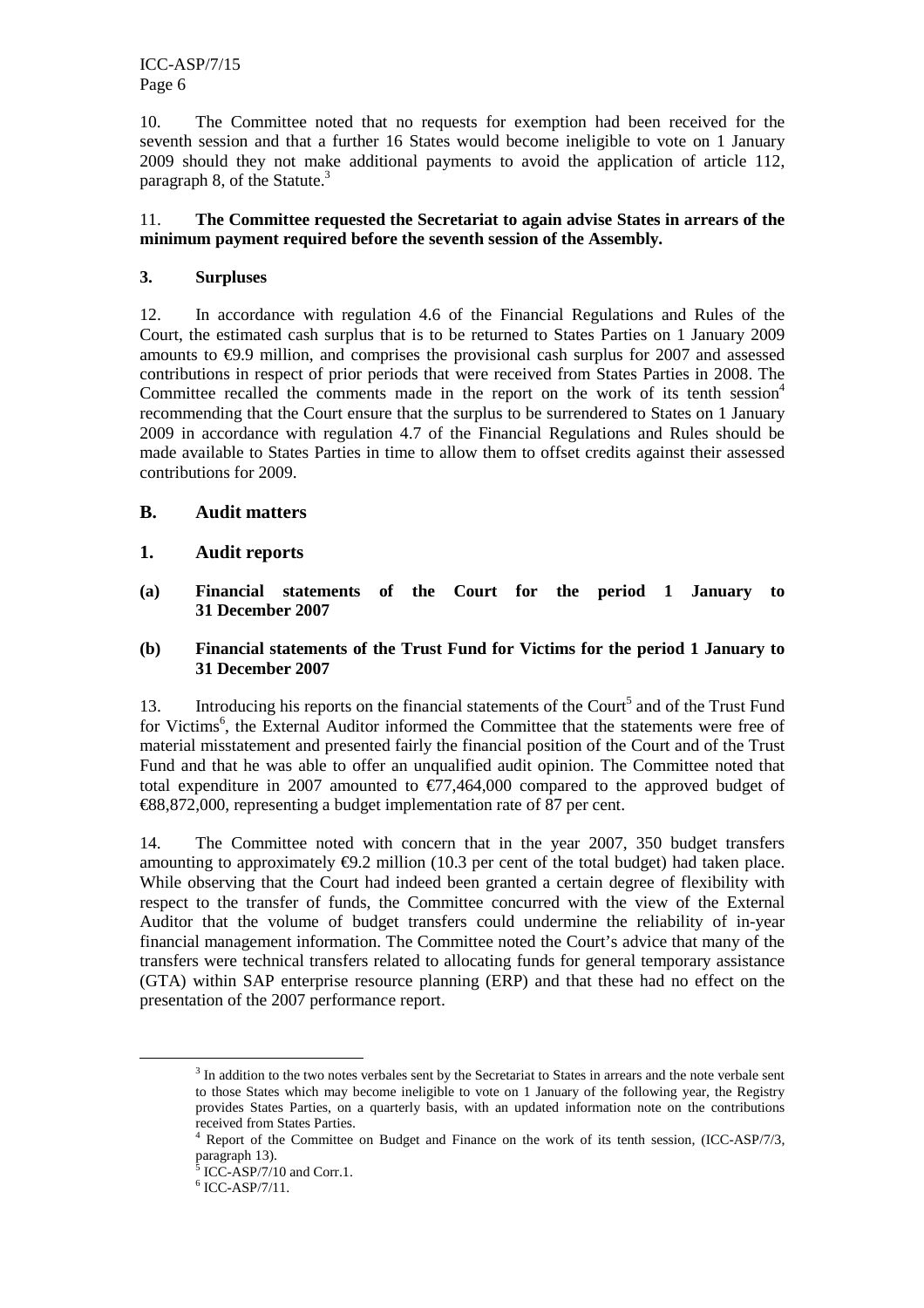15. The Committee also noted the comments and recommendations<sup>7</sup> made by the External Auditor concerning the peak in procurement towards the end of the year resulting in unliquidated obligations with a total value of  $\epsilon$ 109 million. The Committee was concerned that  $\epsilon$ 3 million of purchase orders had been raised in December 2007, which did not meet the criteria in the Financial Regulations and Rules for expenditure recognition at year end. Whereas the Committee had been reassured by the External Auditor's advice on the 2006 accounts that there had not been a surge in year-end spending, the experience in 2007 was of concern. It appeared the Court may have tried to bring forward expenditures for 2008 into the 2007 accounts in order to increase the implementation rate for 2007 and increase the resources available to the Court in 2008. The Committee welcomed the cancellation of these unliquidated obligations in the 2007 accounts and supported the External Auditor's recommendation that procurement activities should be spread out more evenly throughout the year and should be in accordance with the Court's Financial Regulations and Rules.

16. The Committee was concerned about the high level of unliquidated obligations at the end of 2007, especially relating to travel, and **requested the Court to seek to ensure that such obligations were minimized in future, consistent with the Financial Regulations and Rules.**

17. The Committee further noted the recommendation of the External Auditor that the Court should decide to adopt the International Public Sector Accounting Standards (IPSAS) and develop a strategy for implementation. In the proposed programme budget for 2009<sup>8</sup> (paragraphs 66-68) the Court stated that it had decided to implement IPSAS in accordance with the recommendations of the Internal and External Auditors and in line with decisions in the United Nations and other international organizations. The Court was therefore seeking approval of the Assembly for implementation of IPSAS and funding in the 2009 budget for a project plan and related training.

18. **The Committee recommended that the Assembly decide that the Court should work towards implementation of IPSAS in the medium term. It recommended approval of funding for a project plan in 2009 (€20,000) as a first step. It further recommended that the Court report to the Assembly at its eighth session, through the Committee, on the project plan and next steps towards implementing IPSAS, including the financial implications and necessary amendments to the Financial Regulations and Rules.** The Committee agreed that, given the Court's continuing rapid evolution, it was advisable to move steadily rather than rapidly towards implementation of IPSAS. This would also allow the Court to take advantage of the lessons learned during implementation of IPSAS in other international organizations and to prepare the Court's SAP-ERP system for the change in accounting standards. The Committee suggested that implementation in 2011 or 2012 might be targets for the Court, and asked the Court to recommend an implementation date in its report next year.

19. The Committee expressed appreciation for the quality of the reports and welcomed a further unqualified audit opinion. **The Committee recommended that the Assembly should approve the recommendations contained in the external audit reports and that the Court should ensure their full implementation.** 

<sup>&</sup>lt;sup>7</sup> Financial statements for the period 1 January to 31 December 2007 (ICC-ASP/7/10 and Corr.1).

<sup>&</sup>lt;sup>8</sup> Proposed programme budget for 2009 of the International Criminal Court, (ICC-ASP/7/9, Corr.1 and Corr.2 (English only)).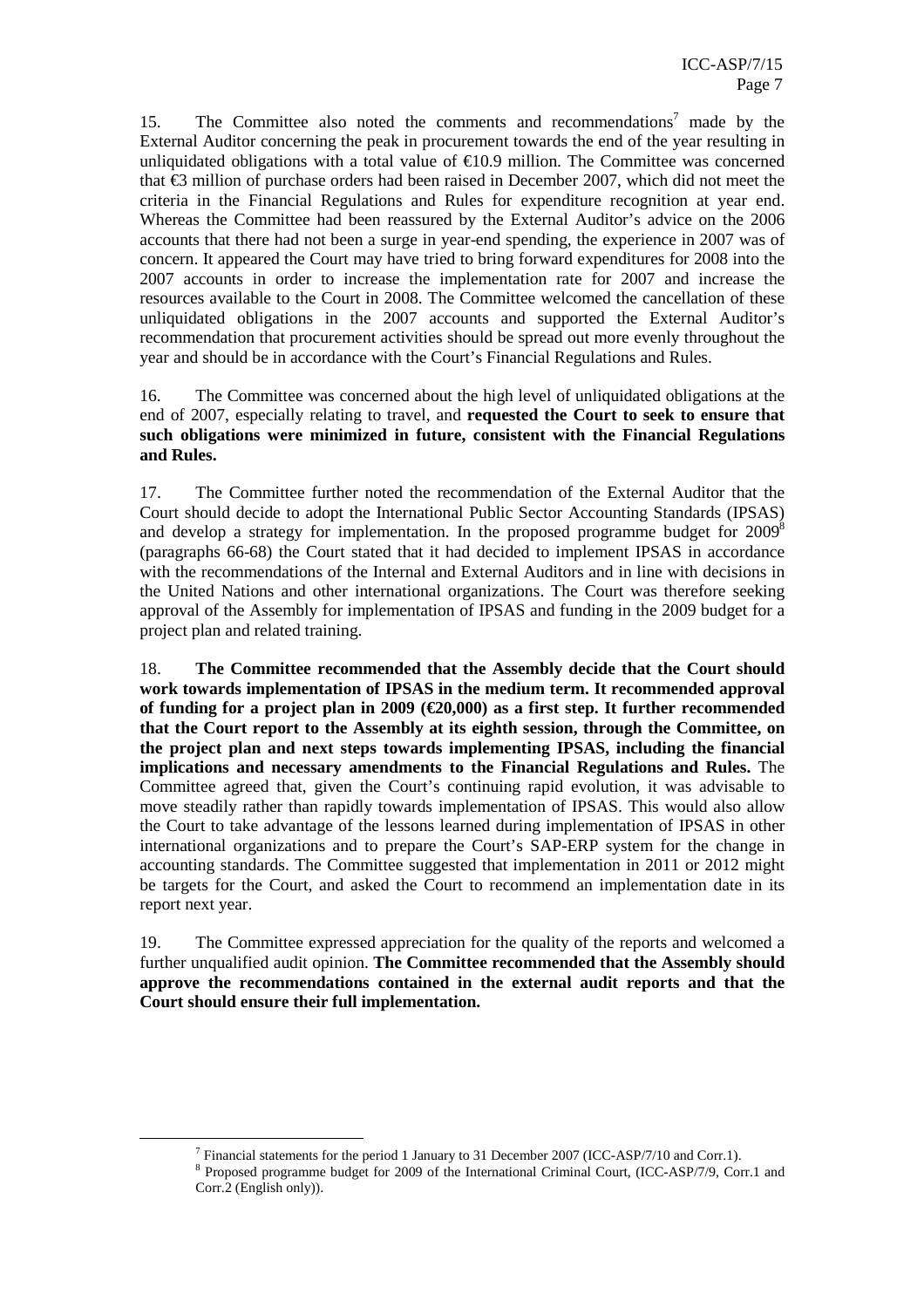#### **(c) Report of the Office of Internal Audit**

20. The Committee considered the report of the Office of Internal Audit.<sup>9</sup> It discussed the specific findings and recommendations with the Director of the Office and Court officials.

21. The Committee welcomed the fact that the post of Director of the Office of Internal Audit had been filled in June 2008. It was however concerned that the Office had not been fully staffed for more than a year and that the post of Director had been vacant for about ten months. It urged the Court to make stronger efforts to ensure that the Office was fully staffed. While recognizing that the capacities of the Office had been compromised by the staffing situation, the Committee welcomed the report. There were no specific issues that the Committee wished to bring to the attention of the Assembly in accordance with rule 110.1 of the Financial Regulations and Rules. The Committee looked forward to receiving further reports from the Office of Internal Audit, through the Audit Committee, including details of the recommendations made in important audit reports and the action taken to implement them.

#### **2. Governance**

22. The Committee considered the Report on governance arrangements, $10$  as requested at its tenth session.<sup>11</sup> The Court informed the Committee of progress in its risk assessment project, plans for the introduction of a statement of internal control in the 2008 financial statements, the revision of the terms of reference for the Court's Audit Committee, and revision of the Charter for Internal Audit.

23. The Committee welcomed the progress made in risk management and the Court's plans to introduce a statement of internal control in the 2008 financial statements. **The Committee requested that the Court update the Committee on developments on these matters at its thirteenth session.** 

#### **(a) Audit Committee**

24. The Committee noted that the Court had amended the terms of reference of the Audit Committee,<sup>12</sup> effective 4 August 2008.<sup>13</sup> The Committee noted that the revised terms of reference established a model for the Audit Committee that differed from the one recommended previously by the External Auditor and the Committee on Budget and Finance. The model that had been envisaged by the Committee was of an audit committee with a majority of external members and an external chair. Such an audit committee would not have managerial authority to decide on the implementation of audit recommendations, which was necessarily a responsibility of management. Rather, a committee with a majority of external members would strengthen the overall effectiveness of the audit function in the Court by ensuring that there was rigorous and independent challenge of audit plans, performance and results. The specialist advice of such a committee would be a valuable input for the management of the Court and provide additional assurance to the Assembly.

25. The model established by the Court, however, consisted of the three heads of organ, sitting with two external members. Whereas the model advocated by the Committee would be a source of advice to management and would add independent oversight to the audit function, the Audit Committee established by the Court was a management committee with some

 $^{9}$  ICC-ASP/7/CBF.2/6 $*$  and ICC-ASP/7/CBF.2/6/Corr.1.

<sup>10</sup> ICC-ASP/7/CBF.2/4.

<sup>&</sup>lt;sup>11</sup> Report of the Committee on Budget and Finance on the work of its tenth session (ICC-ASP/7/3, paragraph 22).

 $12$  Report on governance arrangements (ICC-ASP/7/16, annex II).

 $^{13}$  Ibid.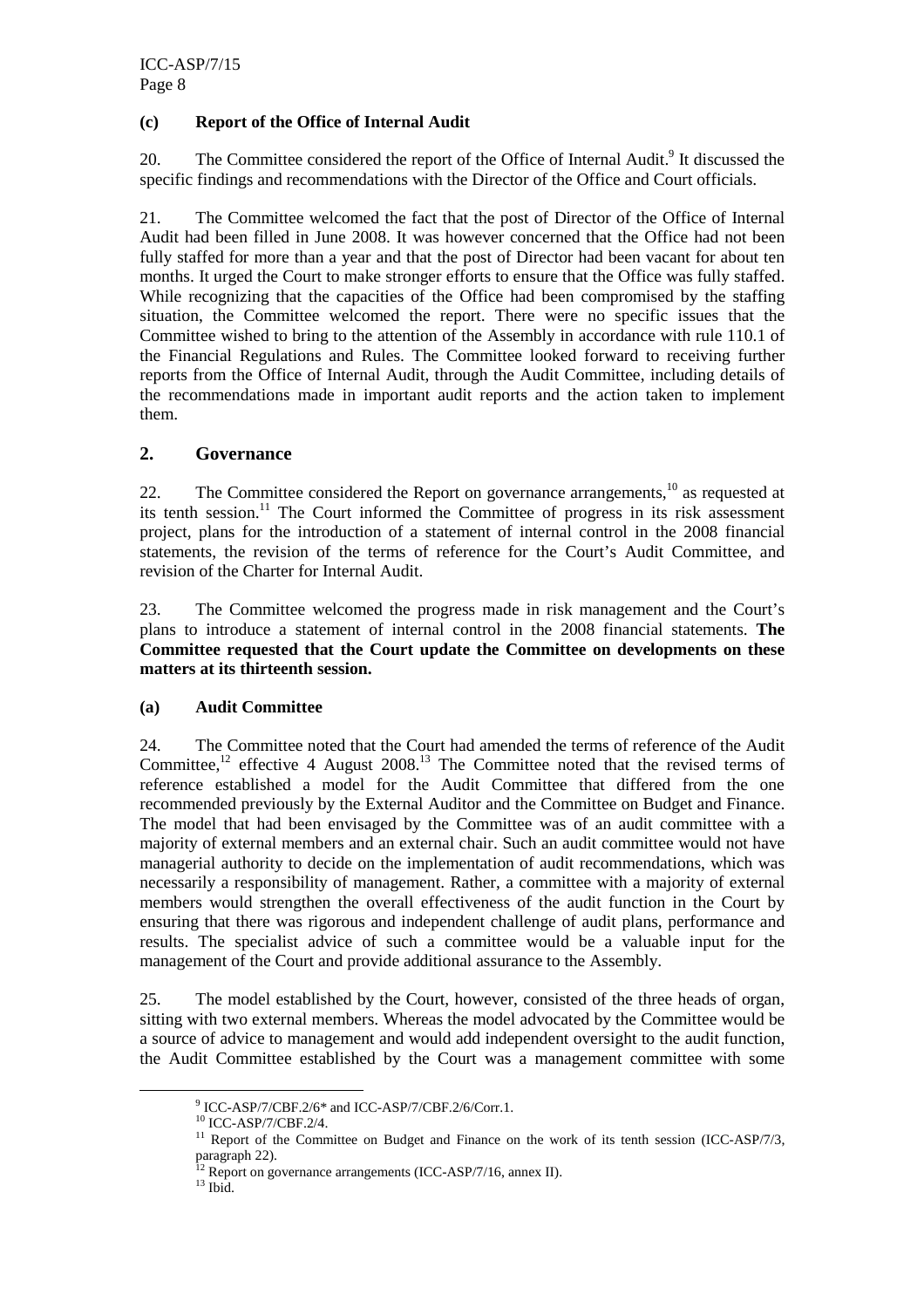external members. The fact that the decision-making procedures for the Audit Committee included vetoes for the President and Prosecutor underscored this fact.

26. The Committee on Budget and Finance agreed that the Audit Committee as established by the Court would bring additional specialist advice to the management and could improve management's consideration of audit matters. Nonetheless, the Committee adhered to its view that the model it had advocated would be a superior one, since it would give management an additional source of independent, specialist advice and give the Assembly greater assurances of the rigour and independence of the audit function within the Court. It noted that such an audit committee would not be empowered to take management decisions. The Audit Committee would be able to perform a mediating role between the Court and the External Auditor should any differences arise (as the Court envisaged in paragraph 4 (e) of the terms of reference of the Audit Committee, which empowered the Committee to resolve disagreements between the Court and the External Auditor).

#### 27. **The Committee therefore recommended that the Court reconsider this aspect of the revised terms of reference of the Audit Committee, while also moving to appoint external members as soon as possible.**

28. The Committee agreed that the other aspects of the terms of reference of the Audit Committee were appropriate, including the authority and responsibilities contained therein and the relationship between the Office of Internal Audit and the Audit Committee. The Committee also expected that the Audit Committee would perform its functions in conformity with the responsibilities of the Registrar in the Financial Regulations and Rules.

#### **(b) Role of the Internal Auditor**

29. The Committee was informed that the Audit Committee had adopted a revised Charter for Internal Audit on 29 August 2008. The Committee was satisfied with the revised Charter, including the provisions for the operational independence of the Office of Internal Audit and for development and approval of the Office's workplan. The Committee, however, noted that there appeared to be a lack of clarity in the reporting lines from the Office of the Internal Auditor to the Assembly.

30. The Committee recalled that, at its sixth session, the Assembly had requested the Registrar to submit annually to the Assembly a report summarizing the main activities undertaken by the Office of the Internal Auditor, including the most relevant conclusions of its report and such guidance and recommendations as had been adopted. In addition, the Assembly agreed that the Registrar should take appropriate steps, as necessary, to ensure access at the Court to the information contained in any particular report prepared by the Office of the Internal Auditor to any State Party if so requested, and in so doing, take appropriate measures to safeguard confidential or personal information.<sup>14</sup>

31. The Committee observed that this decision appeared not to be consistent with the decision of the Assembly<sup>15</sup> to also amend rule 110.1 of the Financial Regulations and Rules to read:

 $(\dots)$ 

<sup>14</sup> *Official Records of the Assembly of States Parties to the Rome Statute of the International Criminal Court, Sixth session, New York, 30 November - 14 December 2007* (International Criminal Court publication, ICC-ASP/6/20), vol. I, part II.C, paragraph 4.

<sup>&</sup>lt;sup>15</sup> Official Records of the Assembly of States Parties to the Rome Statute of the International Criminal *Court, Sixth session, New York, 30 November - 14 December 2007* (International Criminal Court publication, ICC-ASP/6/20), vol. I, part III, resolution ICC-ASP/6/Res.5.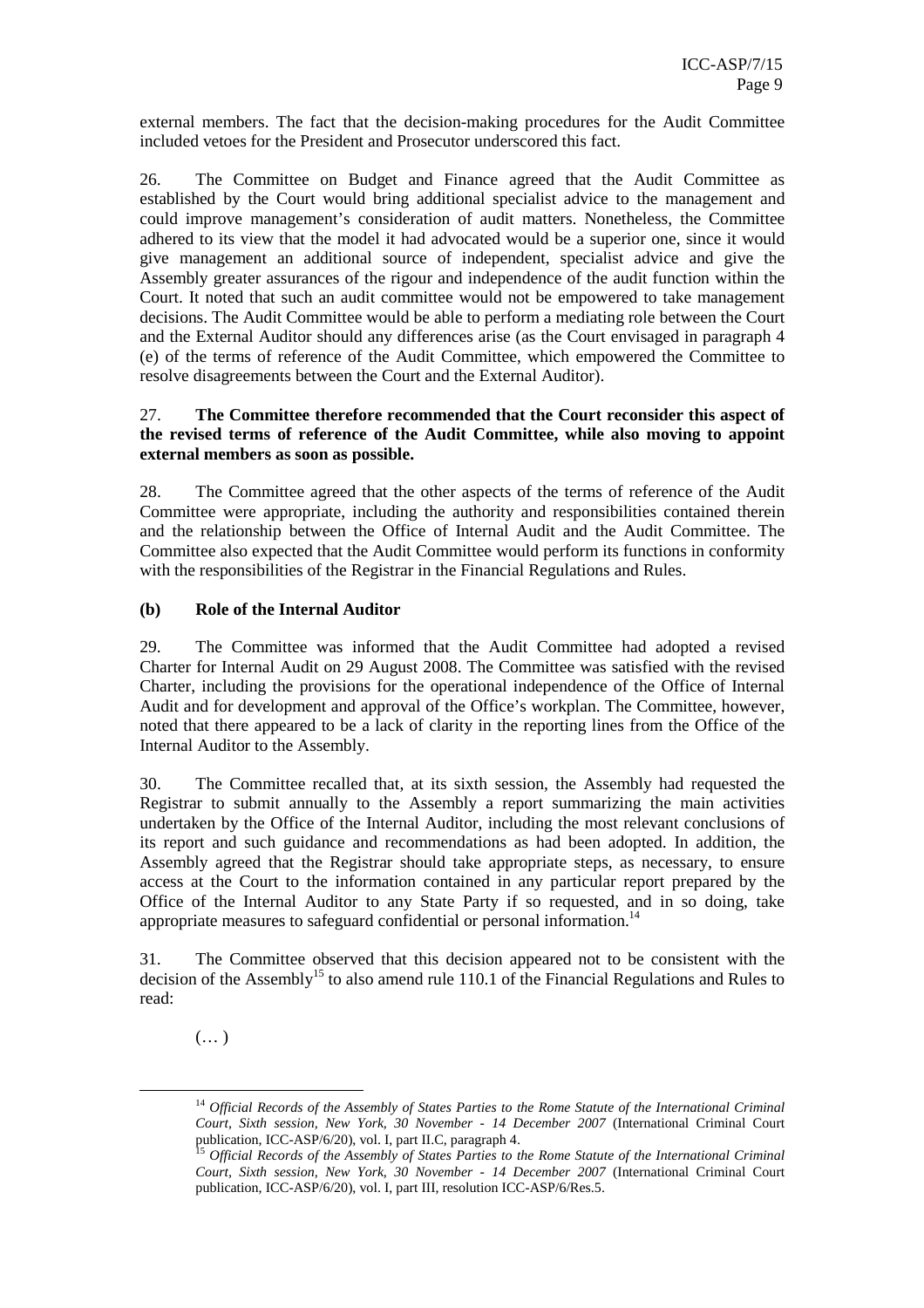(b) The Internal Auditor shall report annually, and on an ad hoc basis where appropriate, to the Committee on Budget and Finance through the Chair of the Audit Committee. The Committee on Budget and Finance shall refer any matters to the Assembly of States Parties which require the attention of the Assembly.

32. The Committee recalled that its recommendations at its ninth session<sup>16</sup> had been aimed at ensuring that the role of the Internal Auditor would be focused on providing independent assurance and advice to the Registrar, as accounting officer, on the effectiveness of the Court's control and management systems. It had been concerned, in particular, to strengthen the contribution of the Internal Auditor to the efficient management of the Court and to avoid a situation in which the Internal Auditor undertook a hybrid of internal and external audit roles.

33. **The Committee therefore recommended that it should be the responsibility of the Committee on Budget and Finance to refer any matters to the Assembly which would require its attention in accordance with rule 110.1 as amended by the Assembly**. It cautioned against a requirement for the detail of internal audit recommendations and their implementation to be made available in public documents and reviewed in the Assembly. The effect of such a requirement would likely be to diminish confidence within the Court in the internal audit function.

#### 34. **The Committee recommended that the Assembly consider these matters again with a view to ensuring clarity in the reporting lines.**

#### **(c) Oversight mechanism**

 $\overline{a}$ 

35. The Committee was informed of recent informal discussions involving the Court and the New York Working Group on the question of an 'independent oversight mechanism'. The Committee noted that the discussions appeared to have been wide-ranging, traversing misconduct by staff and disciplinary procedures within the Court, misconduct by elected officials of the Court, accountability for criminal conduct and sexual exploitation, and evaluation of the managerial performance of the Court. The Committee was not aware of any clear objective for a new oversight mechanism, nor was it aware of any definite problem which needed to be addressed.

36. The Committee observed that discussions might be advanced by reviewing the existing mechanisms for investigating and addressing misconduct and the existing governance structure for ensuring managerial accountability. On that basis it should be possible to identify any gaps or inadequacies that should be addressed.

37. With respect to the misconduct of staff, the Committee noted that several investigations into allegations of misconduct and fraud had been undertaken by the Court in the year up to 30 June 2007. The Office of Internal Audit, the Security Section and the Legal Advisory Services Section had cooperated in these ad hoc investigations, and disciplinary proceedings had taken place in some instances, in accordance with the Staff Regulations and Rules. The Committee agreed that there could be value in developing a protocol for the conduct of investigations and assigning lead responsibility for such investigations to a single point in the Court. **However, the Committee recommended that careful consideration be given to the merits and disadvantages of assigning this responsibility to the Office of Internal Audit.** While there could be some advantages, an investigatory function would

<sup>16</sup> *Official Records of the Assembly of States Parties to the Rome Statute of the International Criminal Court, Sixth session, New York, 30 November - 14 December 2007* (International Criminal Court publication, ICC-ASP/6/20), vol. II, part B.2, paragraph 22.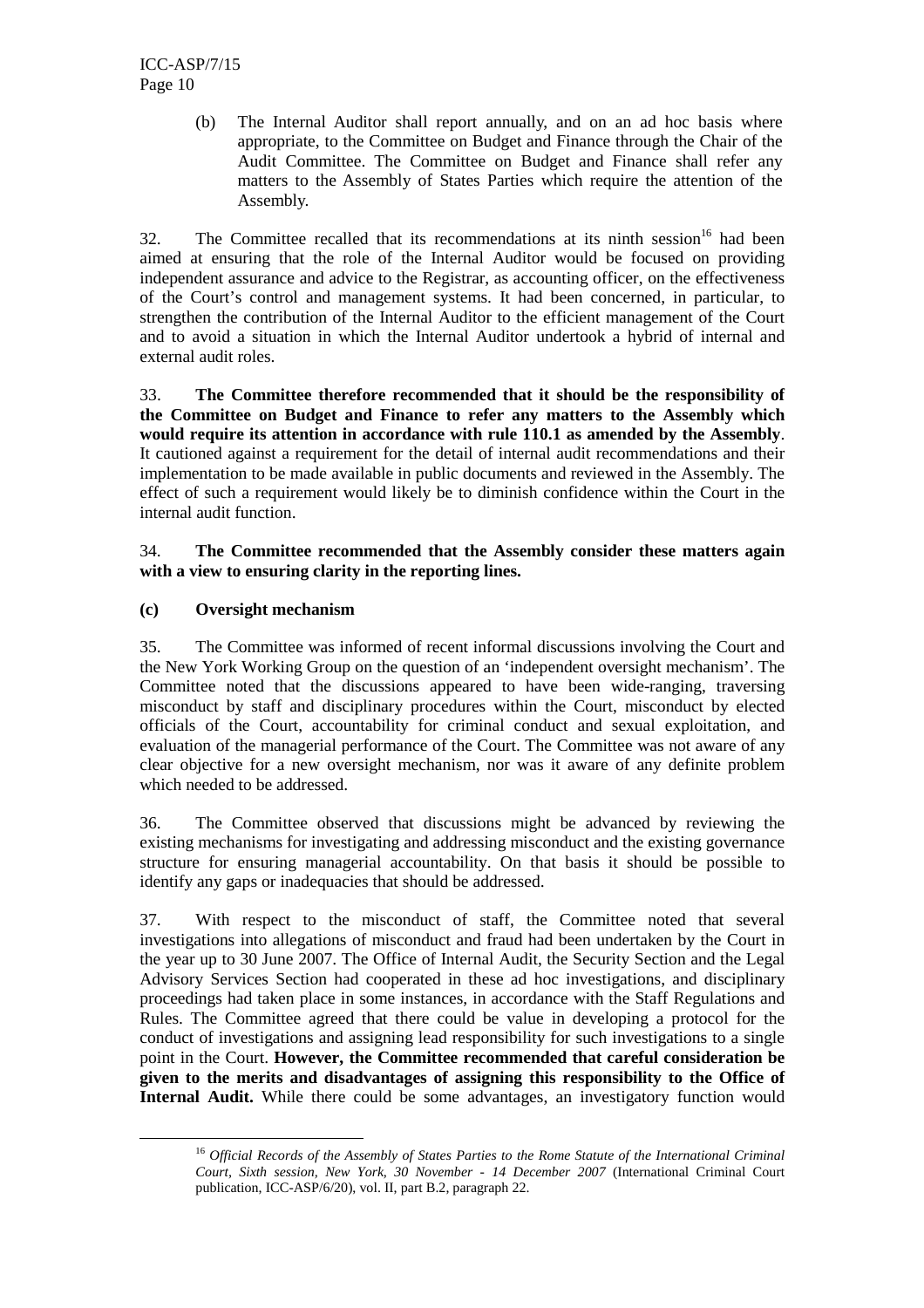likely require different skills from those possessed by individuals employed primarily as auditors. It might be worth also considering the merits of the function being led from the Human Resources Section or the Legal Advisory Services Section, since these areas would inevitably be involved in misconduct and disciplinary matters.

38. Moreover, the Committee expected that any decision to establish or re-direct resources for investigations would be based in a clearly identified need, and the frequency of allegations of misconduct thus far did not appear to suggest that a dedicated investigatory function would be justified by the volume of work. **The Committee therefore suggested that the Court should also consider the possibility of entering into a memorandum of understanding with the United Nations Office of Internal Oversight Services, which provided professional investigatory services across a number of international organizations.** An arrangement by which the Court could refer serious allegations to the United Nations Office of Internal Oversight Services would allow the Court to use professional and independent investigators at a much lower cost than attempting to create that capacity in-house.

39. With respect to any allegations against the judges, Prosecutor, Deputy Prosecutors, Registrar or Deputy Registrar, the Committee's attention was drawn to chapter 8 of the Regulations of the Court and rules 24 and 25 of the Rules of Procedure and Evidence.

40. Finally, the Committee agreed that the existing governance structure already provided adequate independent oversight of the management performance of the Court. The External Auditor provided independent auditing services including evaluating the Court's financial statements and systems and selectively assessing managerial performance. The Office of Internal Audit had an appropriate level of operational independence, which had been attested recently by a peer review of the Office as well as the opinion of the External Auditor. While the Committee saw some potential to improve the model of the Audit Committee (see above), the Committee did not see a rationale for creating additional mechanisms for assessing managerial performance. If problems were identified with the current governance structure, they might best be addressed in the first instance by considering carefully the scope of external audit and the Court's internal audit plans. The Committee indicated its willingness to provide further advice to the Assembly on this subject.

#### **C. Budgetary matters**

 $\overline{a}$ 

#### **1. Programme performance of the Court for the year 2007**

#### **Financial performance data of the 2007 budget**

41. In response to the request made at its tenth session, the Committee had received a further analysis of variances in the implementation of the  $2007$  budget.<sup>17</sup> Given that the External Auditor had removed unliquidated obligations valued at  $\epsilon$ 3 million from the accounts for 2007,<sup>18</sup> the Committee requested that the Court provide updated tables on 2007 performance. The revised implementation rate for 2007 was 87.2 per cent, including 100 per cent in major programme I, 78.9 per cent in major programme II and 91.8 per cent in major programme III. **The Committee requested the Court to provide the revised performance information as an addendum to the report on programme performance for 2007.** 

<sup>&</sup>lt;sup>17</sup> Report of the Committee on Budget and Finance on the work of its tenth session,  $(ICC-ASP/7/3,$ paragraphs 24 and 25).

<sup>&</sup>lt;sup>18</sup> See paragraph 15 of the present report.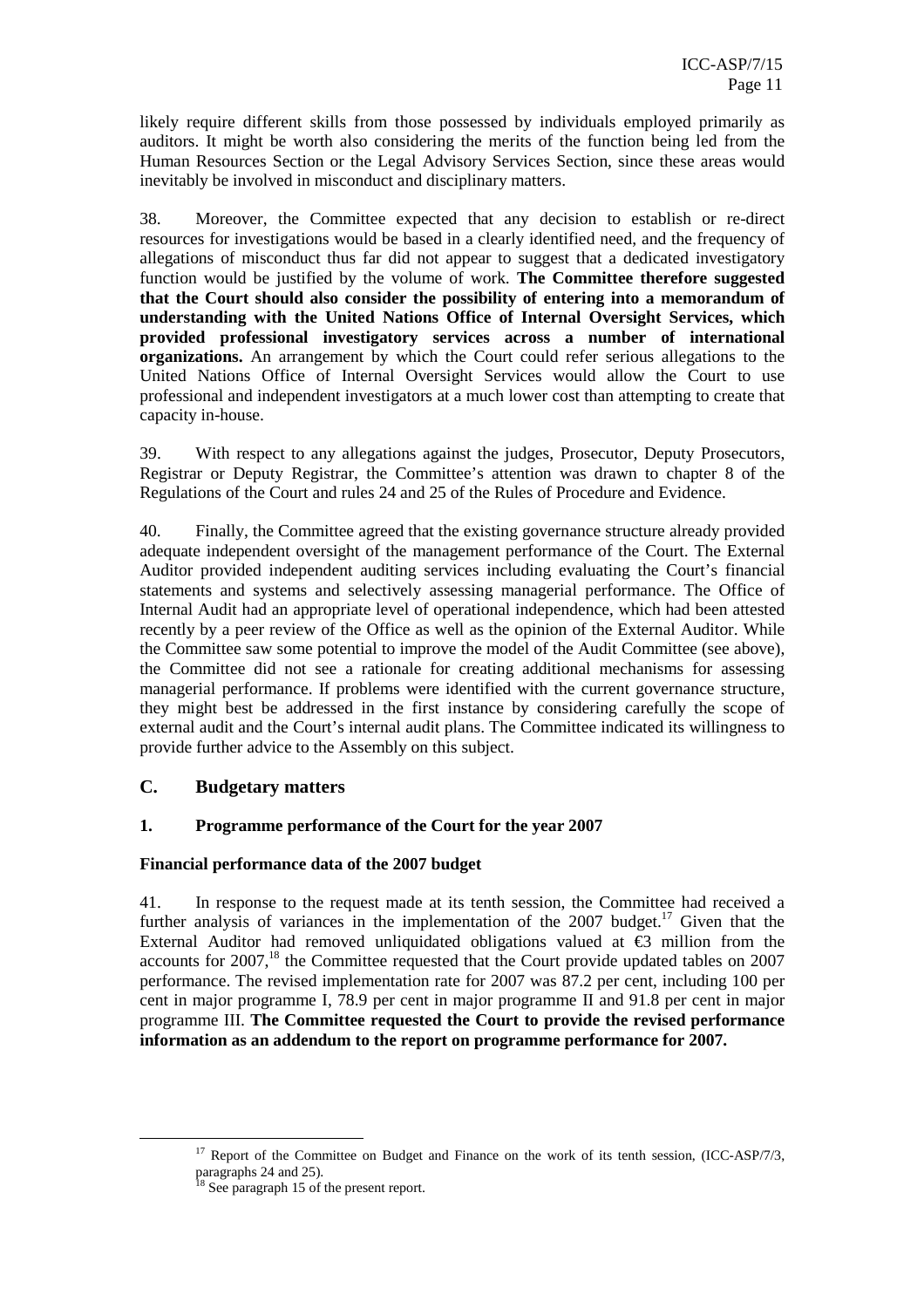#### **2. Financial performance data of the 2008 budget as at 31 August 2008**

42. The Committee had before it the report of the Court on budget performance as at 31 August 2008.<sup>19</sup> It noted that the implementation rate for 2008 as at 31 August was 60.3 per cent, representing an expenditure of  $\epsilon$ 54.5 million. The implementation rate was 10 per cent higher than for the corresponding period in 2007. The projected implementation rate to 31 December 2008 was 94.7 per cent, representing actual expenditure of  $\epsilon$ 85.602 million. This would represent under-expenditure of  $\epsilon 4.8$  million, due mostly to the lack of forecast trial activity.

43. The under-expenditure would, however, be offset by projected expenses of  $\epsilon$ 2.4 million charged to the Contingency Fund. These costs did not appear in the expenditure report since they were authorized under the Contingency Fund rather than the 2008 budget. Assuming that the costs would ultimately be charged to the regular budget (and not drawn from the Contingency Fund), the implementation rate for 2008 would be approximately 97.3 per cent.

44. With regard to staffing, the Committee noted that the overall recruitment position of the Court had improved markedly over the same point in 2007. Of the 675 posts approved for 2008, 565 were occupied as at 31 August, a difference of 110 posts. Of the vacant posts, 79 were under recruitment, while a further 16 had been advertised, and 15 posts had not been advertised. The Court forecast that a total of 604 posts would be filled as at 31 December 2008. The Committee noted that the vacancy rate for 2008 had closely corresponded to the rate projected by the Committee for 2008, which should lead to a much higher rate of implementation of staffing costs in 2008 than in any previous year.

45. The Committee also noted that the Court was continuing to utilize GTA at a rate well above the level approved in the budget. The Court forecast expenditure of  $\epsilon$ 10.3 million, which was 136 per cent of the approved level. The Committee observed that the level of overexpenditure of GTA could not be explained by the number of cases where GTA was being used on a temporary basis to fill established posts. Rather, the Court was employing a large number of unapproved GTA staff, most notably 34 positions in Registry and positions equal to 32 full-time staff in the Office of the Prosecutor. While supporting the principle that GTA could be used flexibly to meet unexpected needs, the Committee agreed that the Court should seek to regularize the use of GTA in accordance with the approved budget to the extent possible. **It therefore recommended that all unapproved GTA should cease before 31 December, and that any unapproved GTA created in 2009 should require the authorization of the Registrar.** 

#### **3. Consideration of the proposed programme budget for 2009<sup>20</sup>**

#### **(a) Presentation**

46. The Committee welcomed the fact that, in its presentation of the budget, the Court had continued to follow the structure agreed upon at the eighth session of the Committee.<sup>21</sup> It agreed that there had been further improvement in the presentation of the budget**,**  notwithstanding several corrigenda to make minor corrections. The Committee also decided to discuss the budget format with the Court at its next session with a view to making any further incremental refinements.

<sup>19</sup> ICC-ASP/7/14.

<sup>&</sup>lt;sup>20</sup> Proposed programme for 2009 of the International Criminal Court (ICC/ASP/7/9, Corr.1 and Corr.2, (English only)).

<sup>21</sup> *Official Records of the Assembly of States Parties to the Rome Statute of the International Criminal Court, Sixth session, New York, 30 November - 14 December 2007* (International Criminal Court publication, ICC-ASP/6/20), vol. II, part B.2, paragraphs 22 and 26.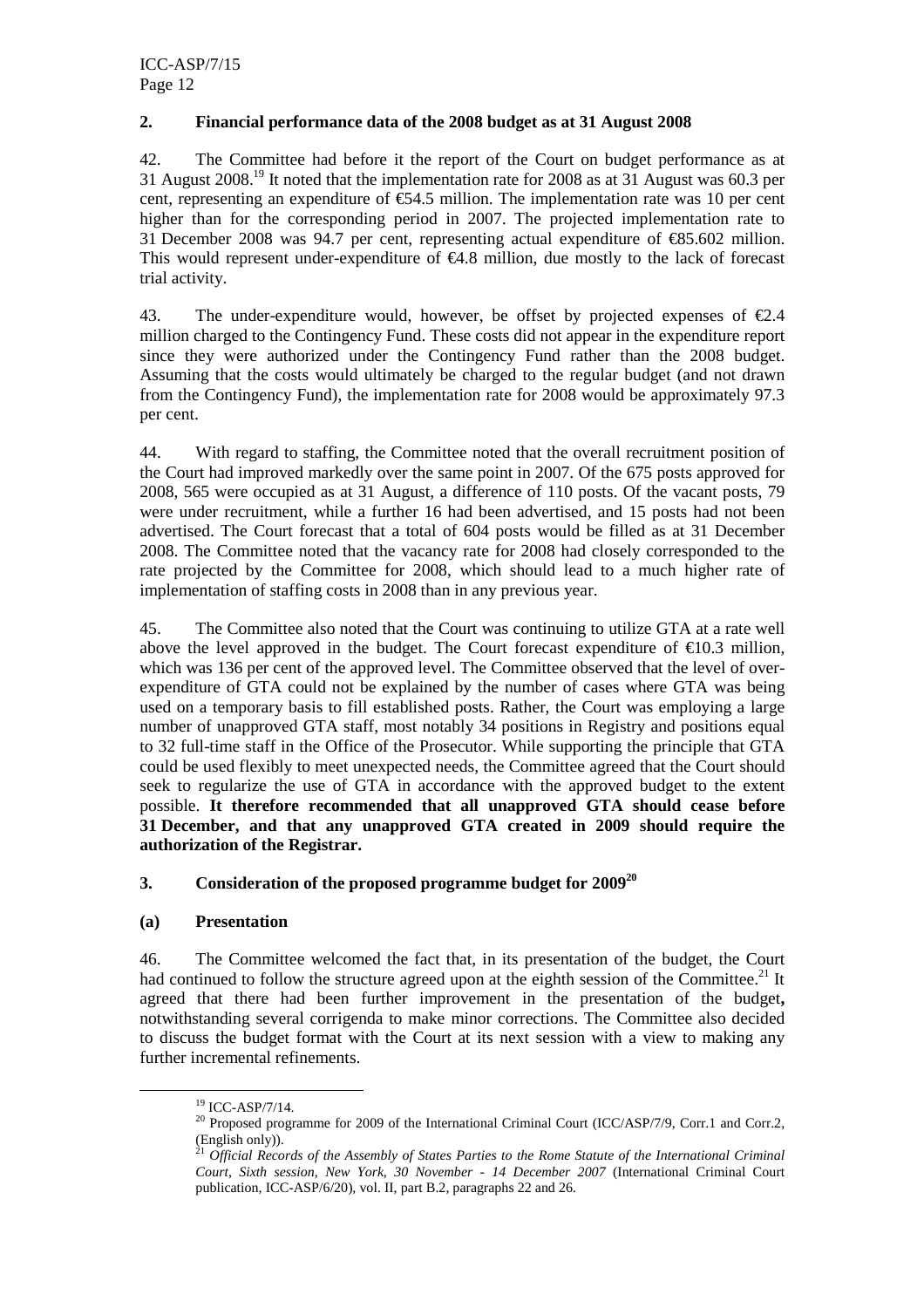#### **(b) Assumptions and activities for 2009**

47. The Court informed the Committee that the proposed programme budget for 2009 was based on the assumption of two consecutive trials throughout the year, involving a total of three accused. There was, nevertheless, the possibility of overlap between the two trials. The Committee recognized that the possibility of additional trials was dependent on the arrest and surrender of individuals subject to arrest warrants, which required the effective cooperation of States. The Committee recalled its comments on the 2008 budget urging the Court to maximize the efficiency of proceedings and to schedule trials so as to avoid additional costs wherever possible.<sup>22</sup> The Committee agreed that while this was a reasonable assumption for budgetary purposes, the Court should aim to complete the trials expeditiously, and this would result in savings for the budget.

48. The Committee was informed that the Prosecutor did not intend to commence any new investigations in 2009, unless a new situation arose or the Security Council referred a situation to the Court.

#### **(c) Macroanalysis**

49. The Court informed the Committee that it had proposed a budget of  $\epsilon$ 102.6 million for 2009, representing an increase of  $\epsilon$ 12.24 million or 13.5 per cent over the approved budget level for 2008. Subsequently, the Court had also proposed a supplementary budget<sup>23</sup> of €2.5 million for pre-trial and possible trial activities arising from the surrender of Jean-Pierre Bemba Gombo on 3 July 2008. This had brought the total proposed budget for 2009 to  $\epsilon$ 105.142 million, which would be an increase of 1633 per cent over the 2008 level. The Court identified the major causes of additional costs in 2009 as the change to the vacancy rate, a second and third trial, witness protection and interim premises.

50. The Committee agreed that the proposed budget was generally reasonable given, in particular, the improved recruitment situation and the additional costs associated with the second and third trials. Nonetheless, the Committee scrutinized the budget closely and made several recommendations for savings in 2009 (see recommendations under each major programme below).

51. At a more strategic level, the Committee agreed that it was an appropriate point in the life of the Court to take stock of progress so far, to examine the factors likely to drive further growth in the Court, and to improve the productivity of administrative processes. The Committee observed that the Court had largely completed its establishment phase and would soon be in full operation with the commencement of trials. The Court already had considerable resources at its disposal. While policies and circumstances might require some further strengthening of specific functions, the Committee agreed that the Court would increasingly need to live within the means available to it. The Committee therefore recommended action to consider cost drivers in the Court and to manage workload and reform administrative processes.

52. With respect to cost drivers, the Committee observed that there was decreasing room to contain costs through the rigorous analysis of each year's estimates. Rather, costs were being driven by underlying judicial and policy decisions, many of which were not visible to the Committee or the Assembly. In this sense, the Committee felt that there would be risks if decisions within the Court continued to push costs up without a corresponding understanding and acceptance in the Assembly of the need to fund those costs.

 $22$  Ibid., part B.1, paragraph 35.

<sup>23</sup> Proposed supplementary budget-preparatory trial activities, *The Prosecutor v. Jean-Pierre Bemba Gombo* (ICC-ASP/7/17).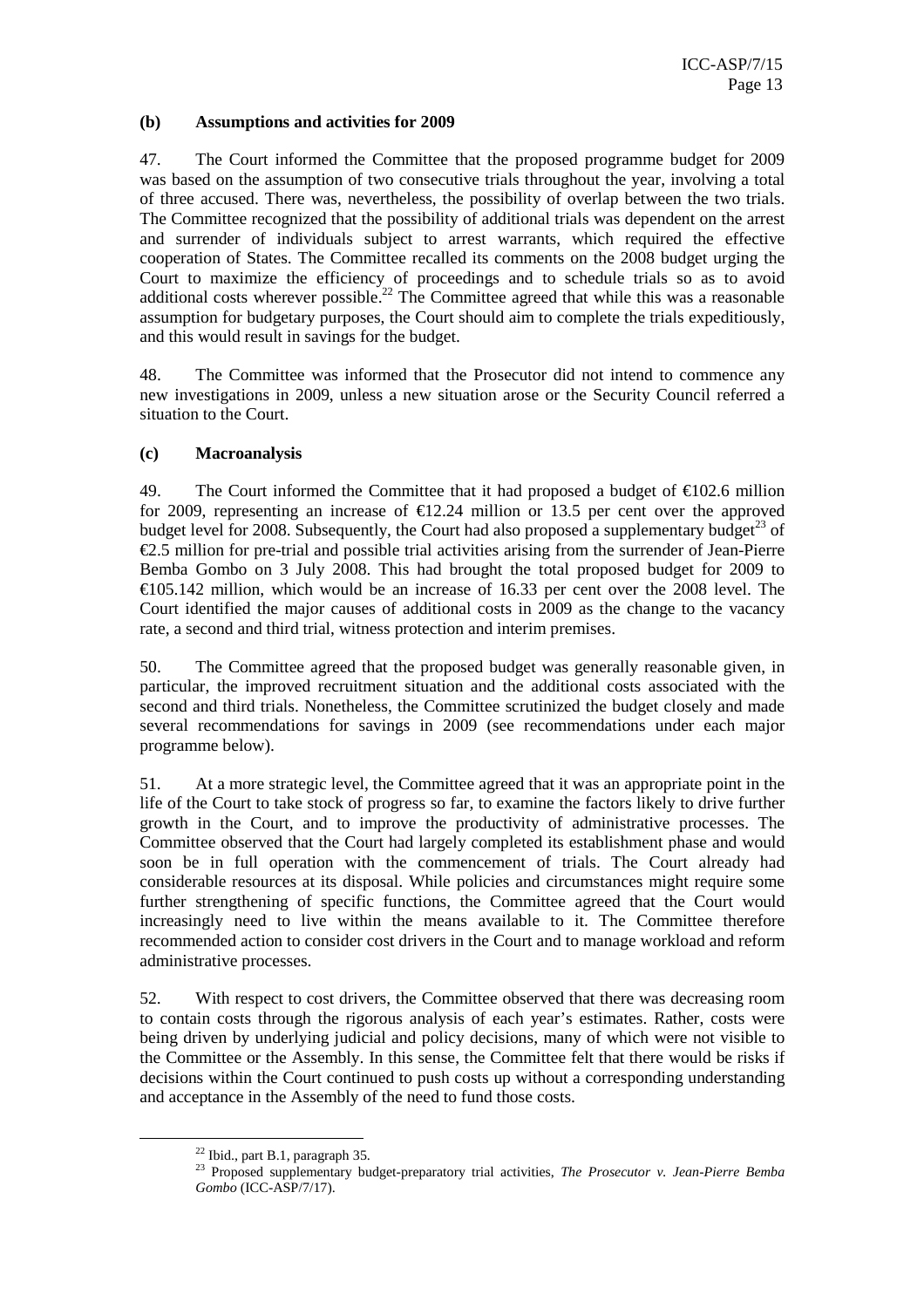ICC-ASP/7/15 Page 14

53. The Committee identified the length of proceedings, legal aid for the accused, legal aid for victims, protection of witnesses and victims, and participation of victims as areas where there were significant pressures on the budget and where policy and jurisprudence were continuing to evolve. Decisions on these matters would have significant, long-term budgetary implications, and of course were absolutely vital to the successful implementation of the Statute and the mission of the Court. The Committee noted that the Assembly was already undertaking policy dialogues on several of these matters with the Court, and encouraged the Court and the Assembly to ensure that considerations of efficiency and cost figured appropriately.

54. In addition, the Committee was concerned about the lack of visibility of the costs of judicial decisions. In several instances the Committee was advised of judicial decisions which had both short-and long-term impacts on the budget, and of pending appeals that would overturn decisions or policies of the Registrar. **In order to improve transparency, the Committee recommended that the Registrar should provide a statement of financial implications to Chambers on matters under consideration, preferably prior to decisions being taken. The Committee also recommended that the Presidency should advise Chambers of the need to take appropriate account of costs in their deliberations. Further, the Committee recommended that the Registrar should report to the Committee and the Assembly, in the context of performance reports and annual budget proposals, on all judicial decisions which had significant impacts on the budget (with due regard for confidentiality).** 

55. With respect to managing workload and reforming administrative processes, the Committee welcomed the Court's priority objective for 2009 of reducing bureaucratic processes. The Committee was concerned with the tendency for some areas of the Court to seek additional resources each year without addressing the underlying administrative processes and policies that generated workload. The Committee was strongly of the view that managers throughout the Court should be responsible for managing workload and reforming procedures, so as to maximize results for the Court while keeping working hours under control.

56. The Committee felt that a rigorous examination of possibilities to increase productivity would yield significant cost savings given that many inefficient bureaucratic policies had been adopted in the early years of the Court. **It therefore recommended that the Court undertake a review of administrative procedures with the aim of eliminating red tape**. Moreover, the Committee challenged the Court to produce a budget for 2010 which funded new investments and cost increases entirely from savings to administrative processes. **The Committee requested the Court to report on its efforts at its twelfth and thirteenth sessions.** 

#### **(d) Common staff costs / inflation**

57. The Committee was informed that the Court had reduced its estimates for staffing costs in 2009 by calculating costs on the basis of the Court's experience instead of using salary grades prepared in New York. The Committee endorsed this approach and welcomed the decrease to the 2009 budget thereby achieved.

58. The Committee examined the proposed increase for energy costs in 2009 and agreed that it was reasonable.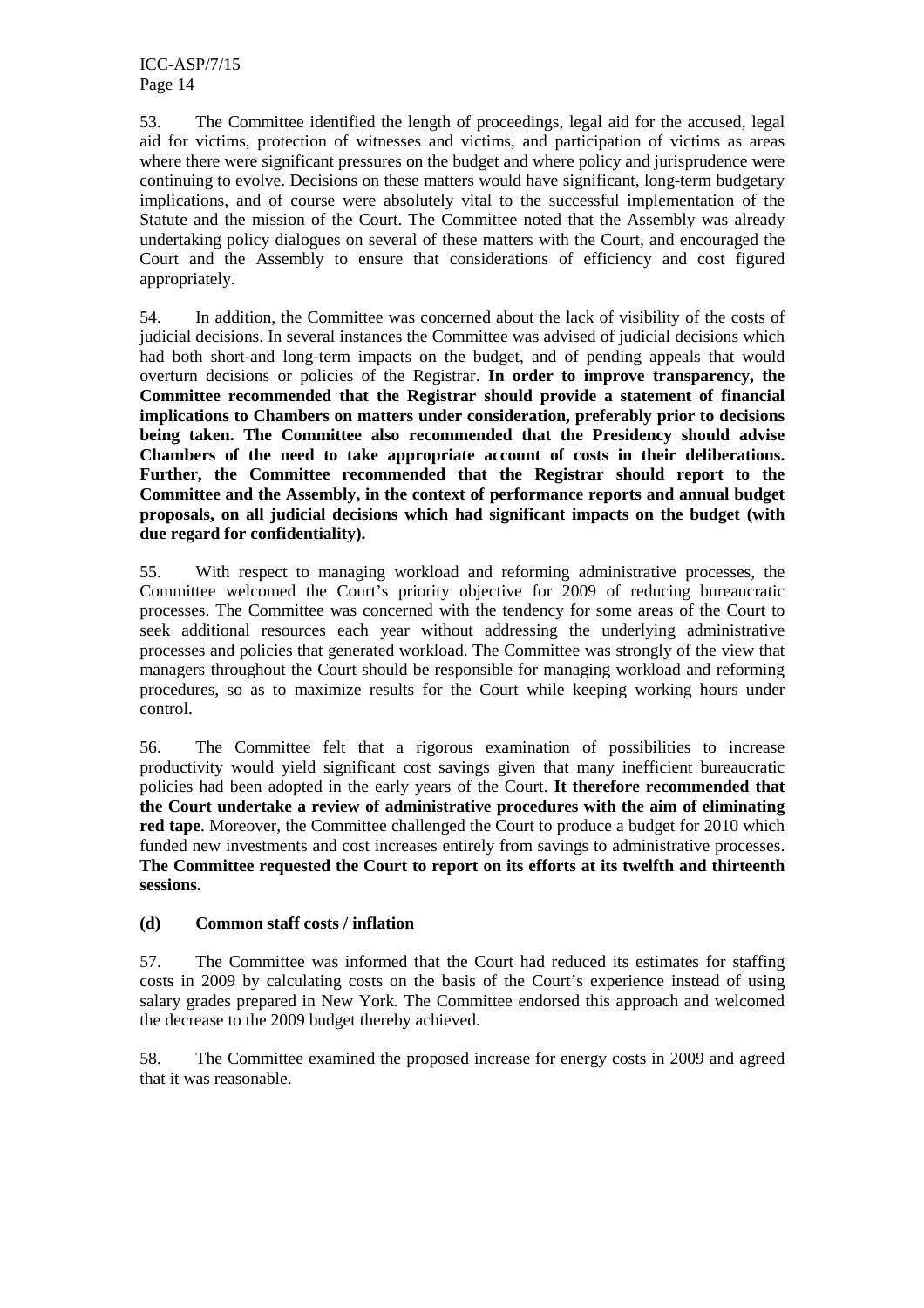#### **(e) Recruitment delays and vacancy rates**

59. The Committee recalled its recommendations on adjusting the vacancy rate for 2008 to a level commensurate with the likely rate of recruitment of staff<sup> $24$ </sup> and carefully reviewed progress over the past year up to 31 August 2008. The Court had increased total occupied posts by 92 between 30 July 2007 and 31 August 2008, with some 67 of those posts being filled in 2007 and the remaining 25 in 2008. The Committee noted therefore that the overall rate had been a net monthly increase of about seven persons, but that the rate had fallen in 2008 to just over three persons per month.

60. The Committee was concerned that the rate of recruitment had fallen and noted advice from the Court that there might have been an increase in the rate of staff leaving the Court and that the Court was considering reversing some of the procedural improvements made to the recruitment process following the Committee's report in 2007. **The Committee recommended that the Court consider what additional steps could be taken to reduce the turnover of staff, including on contract length and predictability, and to report to the Committee in the context of the comprehensive report on human resources due at the Committee's twelfth session.** The Committee also urged the Court not to reverse changes to the recruitment process and instead to seek further procedural efficiencies to reduce administrative workload. The Committee agreed that recruitment, like other human resources processes, was fertile ground to make efficiency and productivity gains given the administrative intensity of many processes presently employed by the Court.

61. The Committee agreed that the same principles should apply to the vacancy rate in 2009 as were applied in 2008 and that different rates should be calculated for each major programme given that the vacancy levels in each were no longer comparable. **Accordingly, the Committee recommended that the following vacancy rates be applied for 2009:** 

- **Major programme I: 10 per cent**
- **Major programme II: 10 per cent**
- **Major programme III: 12 per cent**
- **Major programme IV: 15 per cent**
- **Major programme VI: 15 per cent**

62. The Committee agreed that these levels were realistic for 2009, given the likely rate of recruitment and departures.

#### **(f) Reclassifications**

 $\overline{a}$ 

63. The Committee was informed that the Court proposed to reclassify 14 generic posts applicable to 19 individual staff. The Committee did not have sufficient time to review thoroughly the methodology for the reclassifications and the individual merits of the proposals. Accordingly, the Committee decided that a sub-group consisting of the Chair, the Vice-Chair and one other member would meet in the margins of the seventh session of the Assembly to consider the issue fully, in consultation with other members. The Committee authorized the sub-group to report to the Assembly during its budget deliberations so as to enable the Assembly to take a decision that would be implemented in the 2009 budget. **The Committee, however, recommended that no additional financial provisions should be made in the 2009 budget for the reclassifications since the costs of any reclassifications approved by the Assembly could be readily absorbed within overall staff costs.** 

<sup>24</sup> *Official Records of the Assembly of States Parties to the Rome Statute of the International Criminal Court, Sixth session, New York, 30 November - 14 December 2007* (International Criminal Court publication, ICC-ASP/6/20), vol. II, part B.2, paragraph 51.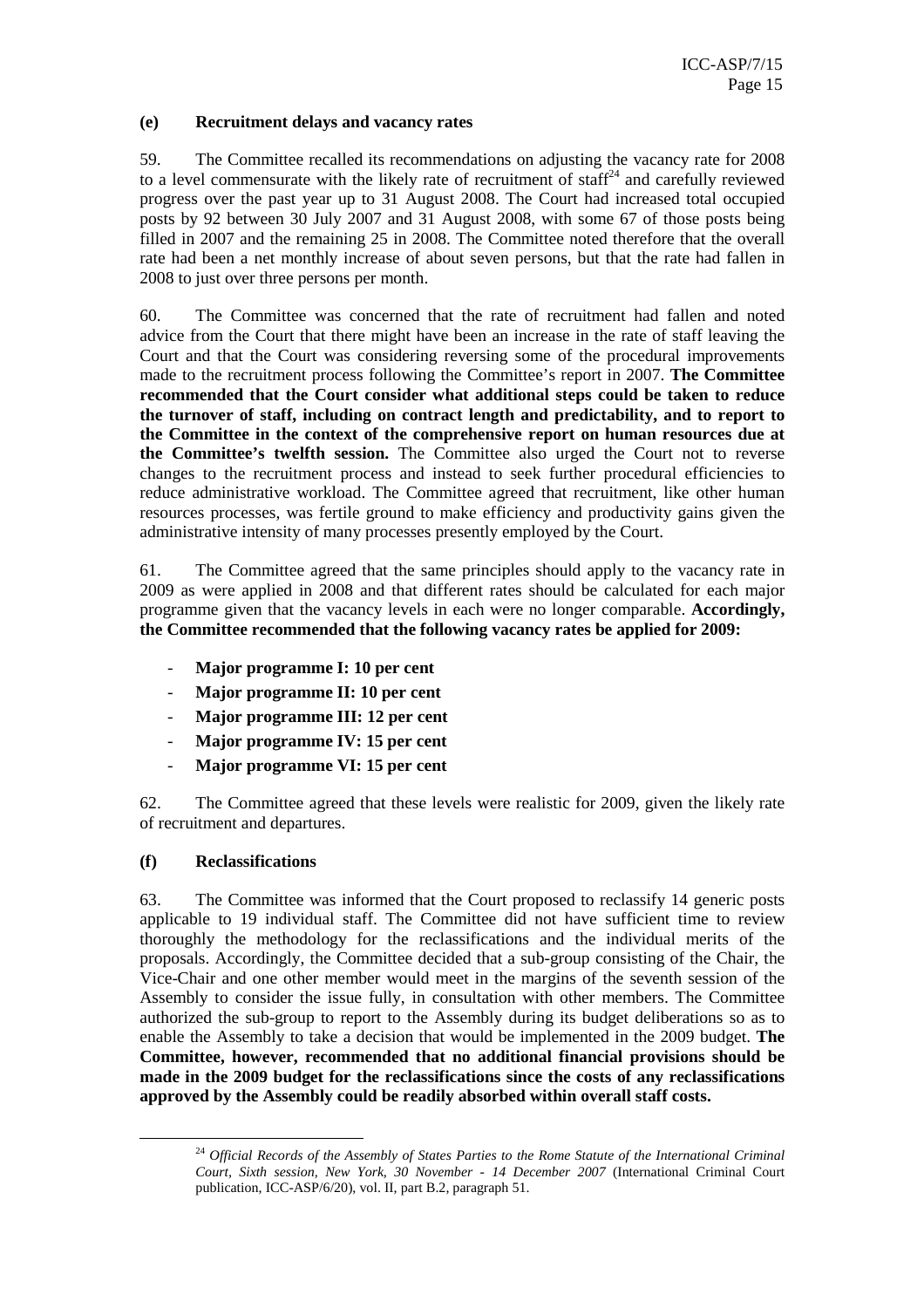ICC-ASP/7/15 Page 16

 $\overline{a}$ 

#### **(g) Use of GTA and established posts**

64. The Committee noted that the proposed programme budget for 2009 contained a number of proposals to convert posts, previously funded through GTA, to established posts. The Committee observed that there were no clear and consistent criteria for determining which posts should be funded through GTA and which through established posts. The Court had grown rapidly over several years, and had in some cases sought GTA posts since it was not clear that there would be ongoing requirements for a post. Given that the Court's structures were more settled, the Committee agreed that it was worth reviewing the whole question.

65. The Committee therefore agreed to further consider this matter at its next session, in the context of its consideration of human resources. **It requested the Court to present a report containing general principles for determining the funding basis for posts, addressing specifically staffing in the field, and any differentiation between basic and situation-related costs.** In addition, the Committee expected that the Court would present sufficient information on its policy on contract type and length to enable the Committee to consider the relationship between the funding basis and contract length. The Committee wished to examine the implications for recruitment and retention of these questions.

#### **(h) Family visits of indigent detainees**

66. The Committee recalled that the Court had been invited by the Assembly at its sixth session<sup>25</sup> to present to the Assembly at its next session an updated report on family visits, taking into account the comments of the Committee on Budget and Finance, to assess, inter alia, the legal and policy aspects, as well as the human rights dimension and budgetary impact of family visits. The Committee was therefore disappointed that the Court had not provided the report in time for the Committee to consider it at its eleventh session.

67. The Committee restated its view that the question of whether the Court should fund family visits for indigent detainees was a political one to be decided by the Assembly. The Committee was aware that the Assembly would consider the substantial and long-term financial implications of this question for the Court's budget and the precedent that would be set.

68. The Committee was, however, advised that the Court had revised its criteria for family visits, and that this would reduce the costs in 2009 from  $\epsilon$ 84,300 to  $\epsilon$ 40,500. **The Committee recommended that the provision in the budget be reduced accordingly, pending the policy decision of the Assembly. The Committee also recommended that, pending the policy decision of the Assembly, it would be advisable for the Court to seek to fund any visits from voluntary contributions.** The Committee noted that the Assembly might in fact wish to exclude such costs for 2009 from the budget if its deliberations on this subject extended beyond the timeframe for approval of the budget and instead to ask the Court to fund family visits from voluntary contributions until the Assembly adopted a decision.

69. The Committee indicated its willingness to consider this issue further on the basis of the report of the Court should the Assembly so decide at its seventh session.

<sup>25</sup> *Official Records of the Assembly of States Parties to the Rome Statute of the International Criminal Court, Sixth session, New York, 30 November - 14 December 2007* (International Criminal Court publication, ICC-ASP/6/20), vol. I, part III, resolution ICC-ASP/6/Res.2, paragraph 14.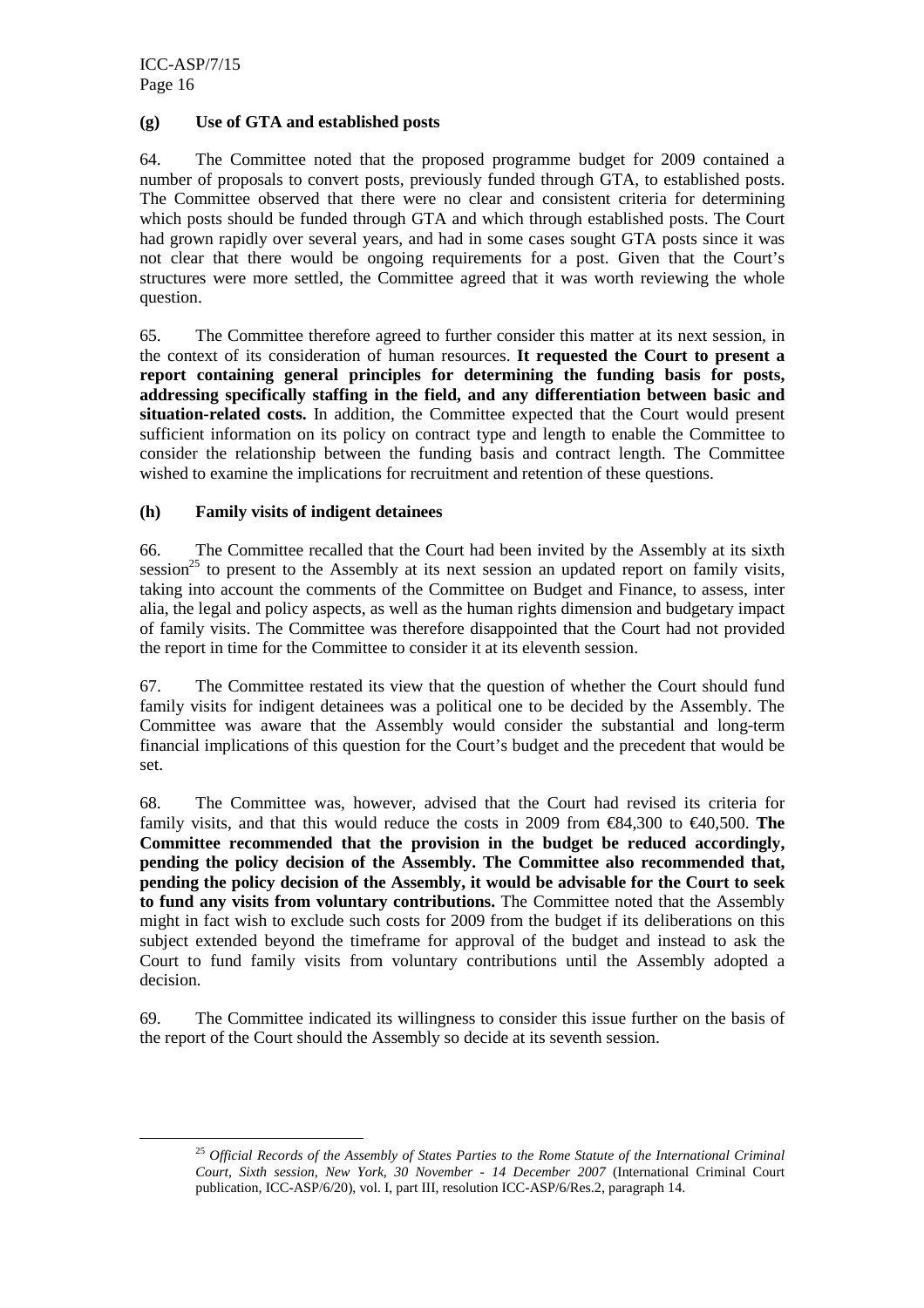#### **(i) Working Capital Fund**

70. The Committee noted that the Court had proposed<sup>26</sup> that the Working Capital Fund should remain frozen for 2009 at the 2007 level until an appropriate policy had been determined. The Committee noted that the Working Capital Fund remained an essential mechanism for ensuring that the Court could meet cash flow needs in situations where the regular contributions of States Parties might be late. The Committee agreed that the principle that the Fund should be set at one-twelfth of the annual budget level was reasonable, but it saw no reason to unfreeze the Fund at this stage since the Court had a strong cash position. **The Committee recommended that the Assembly maintain the Working Capital Fund at its present level and reconsider the question in 2010.** 

#### **(j) Major programme I: Judiciary**

71. The Committee noted that the amendment to the pension scheme for judges approved by the Assembly at its sixth session<sup>27</sup> had led to a reduction of  $\epsilon$ 595,000 for the costs of judges' pensions in 2009. This reduction had enabled major programme I to propose a budget with minimal nominal growth over the 2008 level. The Committee welcomed the efforts made to offset additional costs in major programme I through reductions to other budget lines.

72. The Committee recalled that at its eighth session it had agreed that, before any further proposals were made to increase the provision of legal support in Chambers, the Court should submit a revised staffing structure. It also agreed that its approval to reclassify the Assistant Legal Officer posts would constitute a key factor in considering any further proposals to increase the staffing level of the Chambers in future budget programmes.<sup>28</sup> In addition, at its tenth session, the Committee had requested that any future changes in the structure of the staffing of Chambers be presented to the Committee as part of a clear strategy for the Chambers.<sup>29</sup>

73. In light of the Committee's comments on the use of GTA in paragraph 65 above, and its wish to see more information on the overall staffing structure for Chambers, **the Committee recommended that in programme 1200 (Chambers) the conversion from GTA into established posts of the P-2 Associate Legal Officer in Pre-Trial Chambers and two P-3 Associate Legal Officers and one P-2 Associate Legal Officer in Trial Chambers should not be approved at this stage.** 

74. The Committee **further recommended that the provision of funds for a GTA legal support staff member at the P-2 level for 12 months should not be approved.** The Committee was of the view that in case of a possible constitution of an additional trial chamber, an increase in workload could be absorbed within existing resources.

#### 75. **The Committee requested the Court to submit in the proposed budget for 2010 a revised staffing structure for Chambers.**<sup>30</sup>

<sup>&</sup>lt;sup>26</sup> Proposed programme budget for 2009 of the International Criminal Court (ICC-ASP/7/9, Corr.1 and Corr.2, (English only), paragraph 62).

<sup>27</sup> *Official Records of the Assembly of States Parties to the Rome Statute of the International Criminal Court, Sixth session, New York, 30 November - 14 December 2007* (International Criminal Court publication, ICC-ASP/6/20), vol. I, part III, resolution ICC-ASP/6/Res.6.

<sup>28</sup> *Official Records of the Assembly of States Parties to the Rome Statute of the International Criminal Court, Sixth session, New York, 30 November - 14 December 2007* (International Criminal Court publication, ICC-ASP/6/20), vol. II, part B.1, paragraph 73.

 $29$  ICC-ASP/7/3, paragraph 57.

<sup>&</sup>lt;sup>30</sup> Ibid., paragraph 57.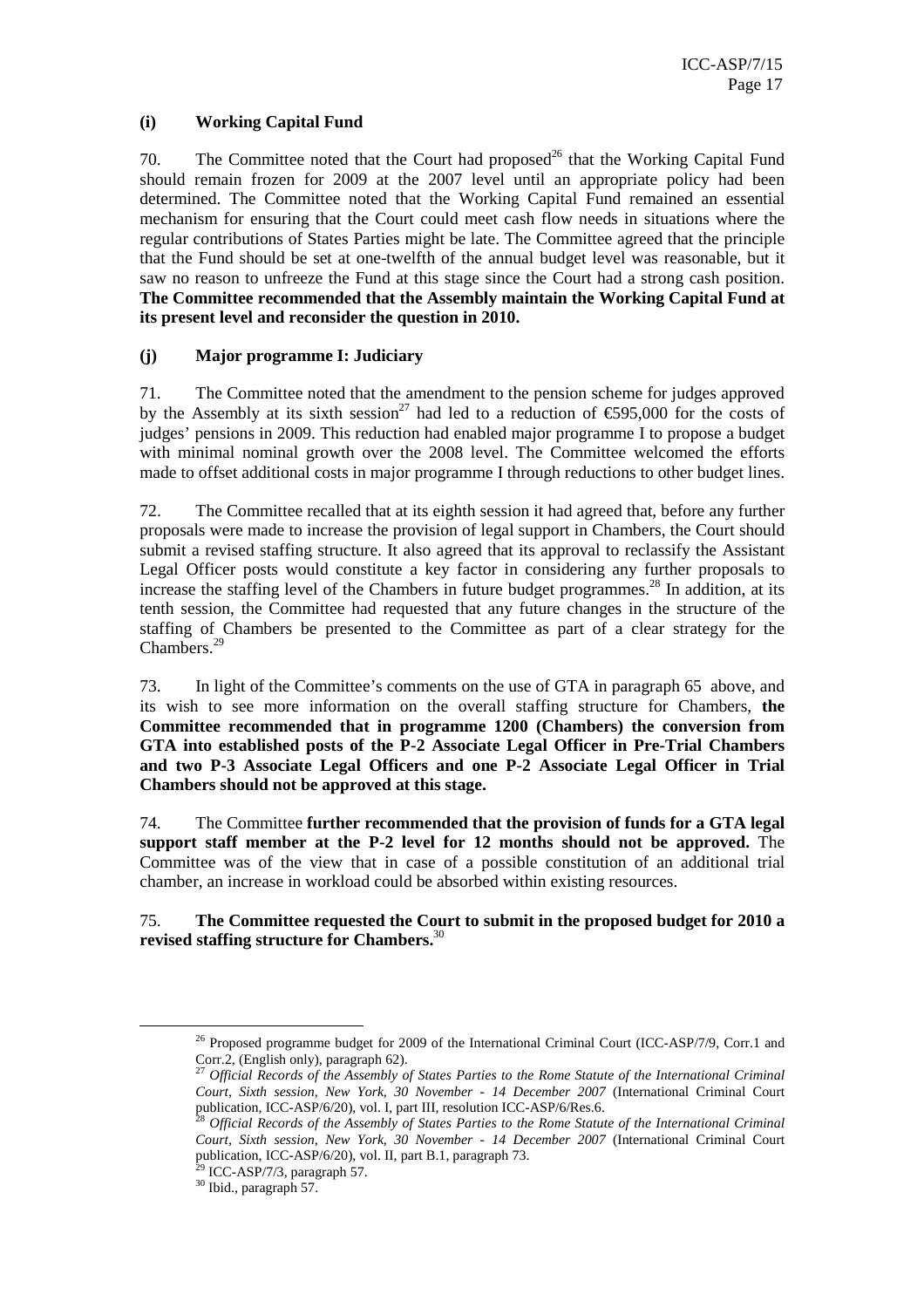#### **(k) Major programme II: Office of the Prosecutor**

76. The Committee welcomed the continued efforts of the Office of the Prosecutor to rotate resources between the situations and cases. In this context, it agreed that the additional resources requested for trial work in 2009 were justified. However, the Committee also observed that major programme II had reached a substantial size, which should allow it to fulfil its mandate over the coming years without further increases of resources. Consequently, **the Committee recommended that the Office of the Prosecutor continue to rotate staff and resources as its activities changed, and to identify additional savings where possible, with the aim of remaining within the budget level set for 2009 into 2010 and the following years.** 

#### **(l) Major programme III: Registry**

77. The Committee noted that the Court had proposed an increase of €700,000 for the cost of interim premises in 2009. It encouraged the Court to ensure that these costs were consistent with the host State's commitment for interim premises and the Headquarters Agreement and, if not, to draw this to the attention of the Assembly.

78. The Committee noted the need for the increased resources for travel in major programme III, in connection with the expected increase in activities of the Registry relating to, for example, witness protection and interpretation in the field, but was of the view that the resources requested were excessive. **The Committee recommended that the Assembly**  should not approve the full budget of  $\epsilon$ 2,418,400 requested for travel in major **programme III, and that the sum be reduced by 10 per cent or €241,000. The Committee recommended that the Registrar redistribute travel resources within major programme III in line with priorities.** 

79. While recognizing the need for resources to cover the payment of overtime to eligible staff, the Committee was of the view that there was an excessive use of overtime within the Registry and **recommended that the resources allocated for overtime remain at the level approved for 2008. The Committee recommended that overtime should be used on an exceptional basis, and should not be the rule.**

80. The Committee noted the need for recourse to consultants for specific purposes, but was of the view that, in light of the increased budget for GTA staff, some of the functions could be performed by such staff. **The Committee recommended that the use of consultants should be minimized and that the Court should limit its use of consultancy to key areas where external expertise was essential.** 

81. In programme 3100 (Office of the Registrar), the Committee welcomed advice that the post of External Relations Adviser in the Immediate Office of the Registrar would soon be filled. It hoped that this post would be utilized so as to increase the Court's capacity to service the Assembly and its subsidiary bodies, including by producing good quality and timely reports as requested by the Assembly.

82. In sub-programme 3220 (Human Resources Section), **the Committee recommended that the two posts of Human Resources Assistant should not be approved, since the need should be met within existing resources by improving efficiency and reducing workload. Further, the Committee recommended that the Court consider conducting recruitment missions to unrepresented countries in all regions. The Committee also noted that the Court had deferred a request for an additional €750,000 for training, given the overall level of the budget. The Committee recommended that the Court seek to find savings equal to this amount through administrative efficiencies in order to allow the training initiative to proceed in 2010.**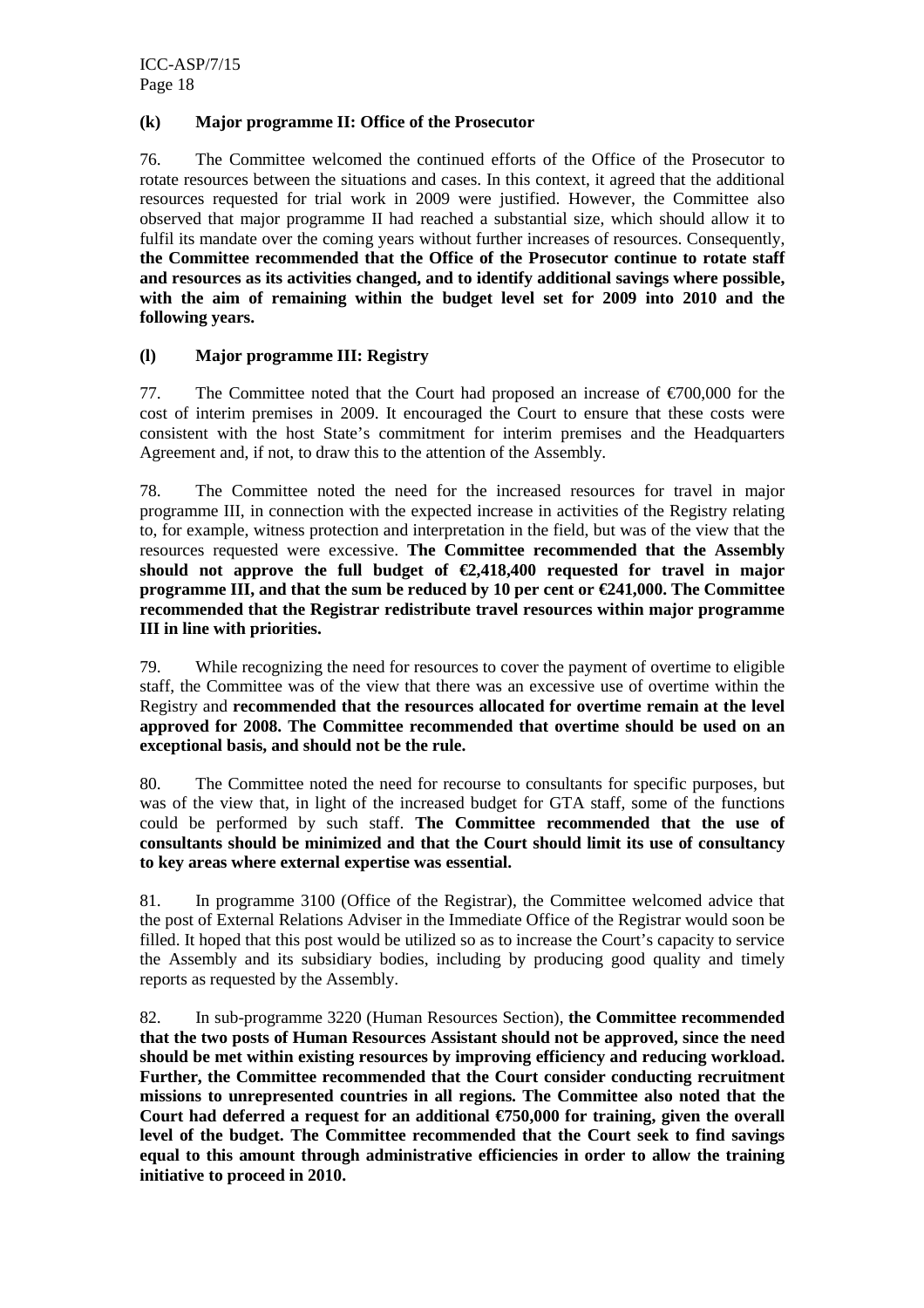83. In sub-programme 3240 (Budget and Finance Section), the Committee welcomed the merger of the Office of the Controller (formerly sub-programme 3150) with the Budget and Finance Section, to form a single unit. This structure provided a more efficient and sound basis for the Court's budgetary, financial and control procedures and reduced costs. However, it noted that the Section now had two P-5 level posts, which was anomalous and unnecessary. In light of the request by the Secretariat of the Trust Fund for Victims for a finance officer at the P-5 level, t**he Committee recommended that one of the P-5 posts be redeployed to the Secretariat of the Trust Fund for Victims for the 2009 budget.**<sup>31</sup> However, the Committee also wished to review the need for the existence of finance posts in major programme I, major programme II and the Secretariat of the Trust Fund for Victims. The Committee therefore requested the Court to consider how financial functions could be centralized in the Budget and Finance Section and to prepare the 2010 proposed budget accordingly.

84. In sub-programme 3250 (General Services Section), the Committee was of the view that the expected increase in the workload of the Victims and Witnesses Unit did not warrant two additional drivers at headquarters.<sup>32</sup> The Committee recommended that one post of **driver at the GS-OL level be approved and that the situation be reviewed at the Committee's thirteenth session.** 

85. The Committee noted that the field offices of the Court had grown rapidly over the past two years, mostly in an unplanned manner as the Court responded to immediate pressures. With the field offices now becoming a semi-permanent part of the Court's structure, the Committee welcomed the Court's intention to review the operations of field offices and to put in place a more strategic policy direction.

86. In sub-programme 3280 (Field Operations Section), the Committee noted the evolving nature of the Court's activities in the field, but was of the view that the expected increase in these activities did not warrant the appointment of seven additional drivers.<sup>33</sup> The **Committee therefore recommended the approval of resources for three posts for drivers at the GS-OL level and requested the Court to meet its needs through improved use of existing resources including better coordination among the different organs/sections whose staff travelled to the field and required such services.** 

87. In sub-programme 3310 (Office of the Director/Court Management Section), the Committee noted that the Court had projected the use of 200 court days in 2009,  $34$  the same number as were budgeted in the 2008 budget. The Committee was informed that up to 9 September, 53 court days had been utilized in 2008, consisting of 97 sessions. The Committee again emphasized the importance of utilizing this capacity as efficiently as possible, including through efficient and coordinated scheduling of proceedings. Given the existing level of resources in the section, **the Committee was not convinced that the post of Associate Legal Officer at the P-2 level<sup>35</sup> was justified and recommended that it should not be approved. With respect to the two posts of Court Reporter at the P-2 level (English),<sup>36</sup> the Committee recommended that GTA be provided for this function at this stage since the Committee had not yet reviewed the reclassification of other Court Reporter posts to the P-2 level.** 

88. The Committee recalled that, at its ninth session, it had expressed concern at the translation rates applied by the Court and the increasing burden of translation costs on the

<sup>&</sup>lt;sup>31</sup> See paragraph 103 of the present report.

<sup>&</sup>lt;sup>32</sup> Proposed programme budget for 2009 of the International Criminal Court (ICC-ASP/7/9, Corr.1 and Corr.2, (English only), paragraph 236).

<sup>33</sup> Ibid., paragraph 263.

<sup>34</sup> Ibid., annex III.

<sup>35</sup> Ibid, paragraph 277.

<sup>36</sup> Ibid., paragraph 280.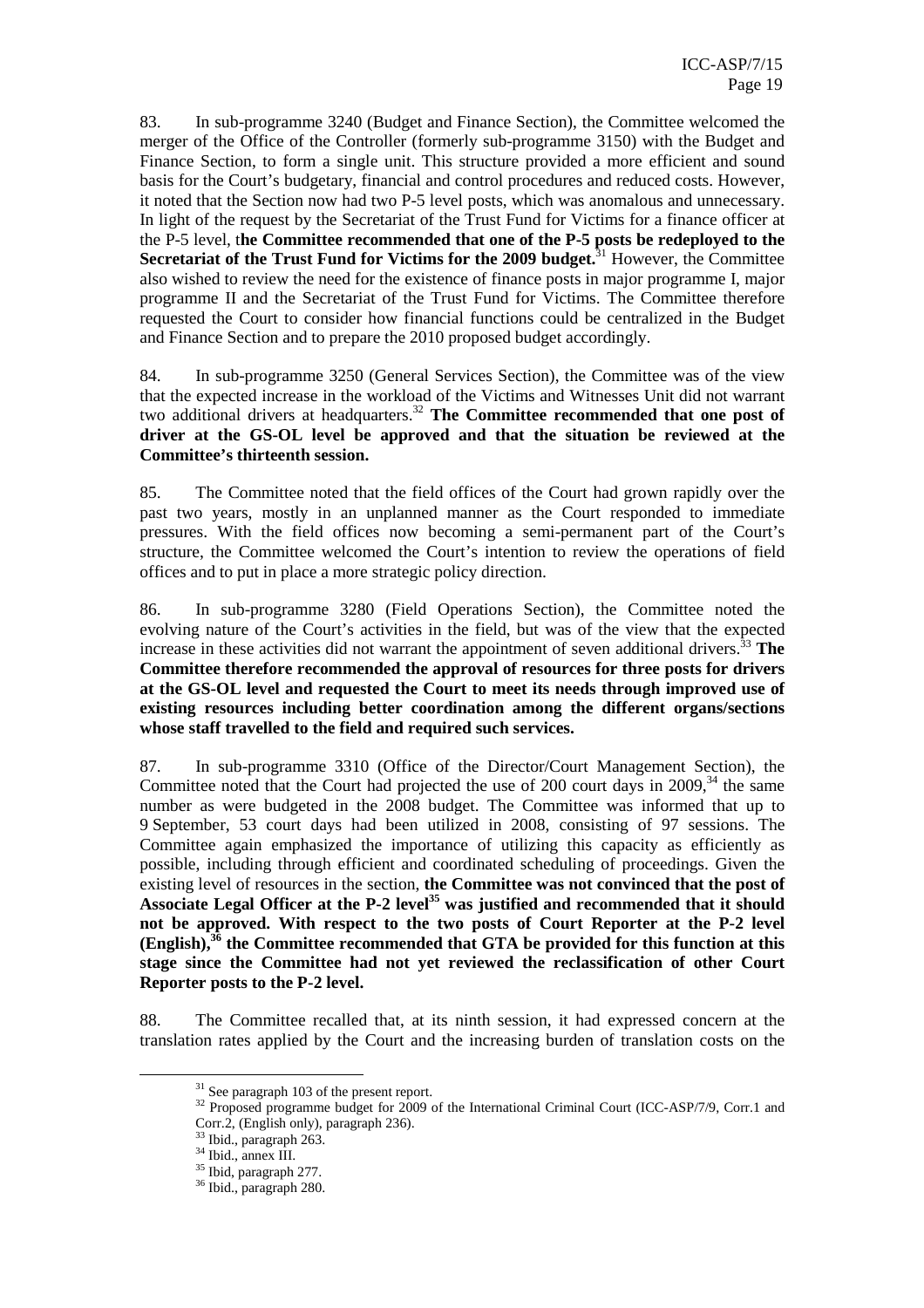$\overline{a}$ 

budget of the Court, and had recommended that options for outsourcing translation work be explored with the aim of finding lower-cost providers, particularly for less sensitive work.<sup>37</sup> The Committee noted the efforts undertaken by the Court as well as the Court's view on the effectiveness/efficiency of outsourcing translation work. The Committee did not draw any conclusions at this stage, but encouraged the Court both to manage its translation and interpretation workload and to keep the most cost-effective options under review.

89. Notwithstanding that eight posts were vacant as at 31 August, representing considerable additional capacity, **the Committee had no objection to the additional resources proposed for 2009. However, the Committee agreed that this increase would now provide the Court with sufficient translation and interpretation capacity for the next few years. It therefore expected the Court to manage its workload and use funds efficiently so as to continue to meet its needs within this level of resources.** 

90. In sub-programme 3350 (Victims and Witnesses Unit), the Committee recognized the importance of the activities of the Court in relation to witnesses and victims, including facilitating the participation of witnesses in the proceedings of the Court. The Committee noted the increase in the Court's protection work and agreed that the increases to the budget for 2009 were warranted. It also noted, however, advice from the Court that appeals were pending that might overturn policies of the Registrar for witness protection and that this might have significant financial implications for the Court's future budget and work. Given that witness protection would continue to be a driver of increased costs in the budget, the **Committee requested the Court to explain its policies and principles for the protection of witnesses and suggested that the Assembly might wish to keep itself informed on developments in this area. With respect to the post of psychologist at the P-3 level,<sup>38</sup> the Committee recommended that this be funded from GTA funds for the period of one year, and decided to review the situation at its thirteenth session.** 

91. In sub-programme 3400 (Public Information and Documentation Section), the Committee noted that there were ten vacant posts at 31 August and that the Section already had 31 established posts and a substantial budget. Given the existing level of unutilized capacity in the Section, t**he Committee recommended that no additional posts be approved and that the level of GTA funds remain at the 2008 level. The Committee recommended that the capacities of the Section be redistributed as necessary to meet changing public information needs.** 

92. In sub-programme 3500 (Division of Victims and Counsel), the Committee noted that the Court had prepared its budget for legal aid for 2009 by calculating the maximum amount of funds that might be required for the year. The budget for 2009 contained provisions for legal aid for defence consisting of three legal aid teams for a full year ( $\epsilon$ 1.75 million), for duty counsel ( $\epsilon$ 250,030) and ad hoc counsel ( $\epsilon$ 318,00). For victims the budget contained provisions for six legal teams ( $\in$ 1.46 million) and ad hoc counsel ( $\in$ 34,696). The Committee noted an error in the calculation of the costs of legal teams for defence, which had been overbudgeted by about €219,000.

93. The Committee did not agree that a maximalist approach of preparing the legal aid budget was appropriate since it was highly unlikely that the full amount proposed would be required by the Court in 2009. In particular, the Committee observed that costs would be dependent on the length of proceedings and it appeared unlikely that the two trials would take place throughout 2009. The amounts budgeted for ad hoc and duty counsel for defence were

<sup>37</sup> *Official Records of the Assembly of States Parties to the Rome Statute of the International Criminal Court, Sixth session, New York, 30 November - 14 December 2007* (International Criminal Court publication, ICC-ASP/6/20), vol. II, part B.2, paragraph 70.

<sup>&</sup>lt;sup>38</sup> Proposed programme budget for 2009 of the International Criminal Court (ICC-ASP/7/9, Corr.1 and Corr.2, (English only), paragraph 323).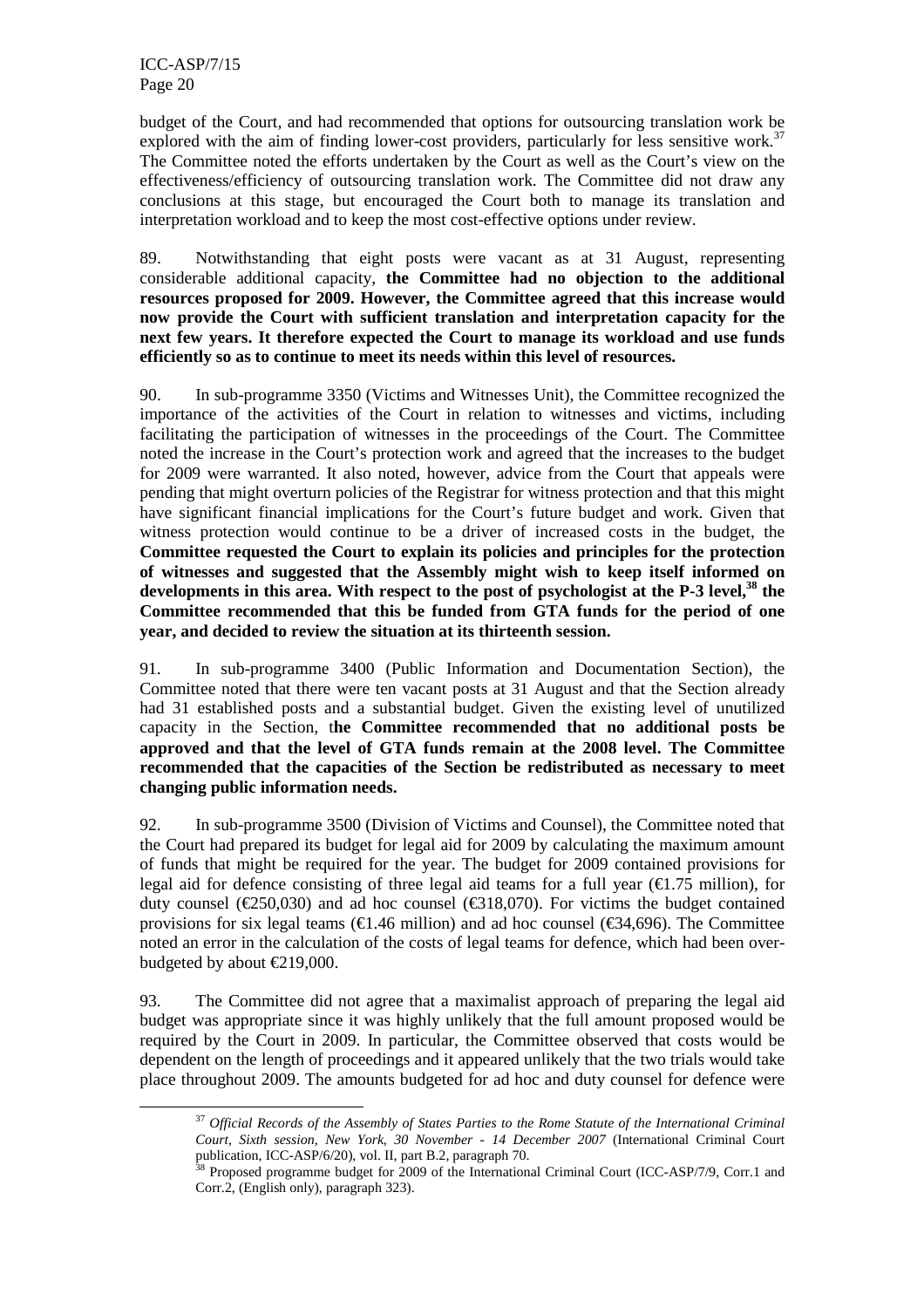also at the high end of possibilities and did not take account of the proposed P-4 post in the Office of Public Counsel for the Defence  $(OPCD)^{39}$  which had been proposed for the same function. The Committee noted that the number of victims' legal teams proposed for funding was larger than the number that presently existed, since only one team was being funded by the Court for the Lubanga case and three teams for the second trial. **For these reasons, the Committee recommended that the total provisions for legal aid be reduced by €700,000. The Committee felt that this would still provide an adequate level of resources for 2009 within an acceptable level of risk. It emphasized the need for the Court to use legal aid funds as efficiently as possible.** 

94. In sub-programme 3540 (Office of Public Counsel for the Defence), **the Committee recommended that the post of Legal Adviser/Counsel at the P-4 level<sup>40</sup> be provided on a GTA basis for one year only. The need for this post beyond 2009 should be assessed following the Assembly's consideration of the relationship between the legal aid scheme and OPCD and the most cost-effective means of providing ad hoc and duty counsel.** 

#### **(m) Major programme IV: Secretariat of the Assembly of States Parties**

95. The Committee welcomed the fact that the budget proposal for this major programme was once more lower than in the prior financial period, and expected that there would be further efforts to estimate costs more accurately so as to avoid high levels of underexpenditure each year. The proposed reduction for 2009 took account of additional costs for the two resumed sessions to be held in 2009 at United Nations Headquarters, in addition to the eighth session of the Assembly, and the expected increase in the number of documents to be edited, translated and revised.

96. The Committee was of the view that efficiencies and cost savings could be attained in the area of documentation. In this connection, **the Committee recommended that the Assembly consider amending its Rules of Procedure, as well as those of the Committee, so that documentation would be published in the official languages of the United Nations which were also official languages of at least one State Party to the Rome Statute, unless otherwise decided by the President of the Assembly or by the Chair of the Committee on Budget and Finance, respectively.** The Committee expected that this would lead to substantial savings by avoiding unnecessary translations of documents of a transitory nature, including the budget and other administrative papers considered by the Committee. It expected, however, that documents of enduring legal importance, including for instance those concerning the crime of aggression, would continue to be published in all six languages of the United Nations. **The Committee recommended that provisions for translation be reduced by €254,000 accordingly.**

97. **Furthermore, the Committee recommended that the Assembly consider limiting the length of reports submitted for its consideration by the Court, along the lines of the limit set for reports of the United Nations Secretariat to the General Assembly.<sup>41</sup>**

98. The Committee further agreed that additional savings could be achieved in the area of travel and, in this connection, **recommended that the introductory meeting for newly elected members of the Committee on Budget and Finance be held immediately in advance of the Committee's twelfth session, so as to reduce travel expenditures by €21,000.**

<sup>&</sup>lt;sup>39</sup> Ibid., paragraph 366.

 $^{\rm 40}$  Ibid.

<sup>&</sup>lt;sup>41</sup> United Nations doc. A/RES/52/214, section B, operative paragraph 4, set a limit of 16 pages.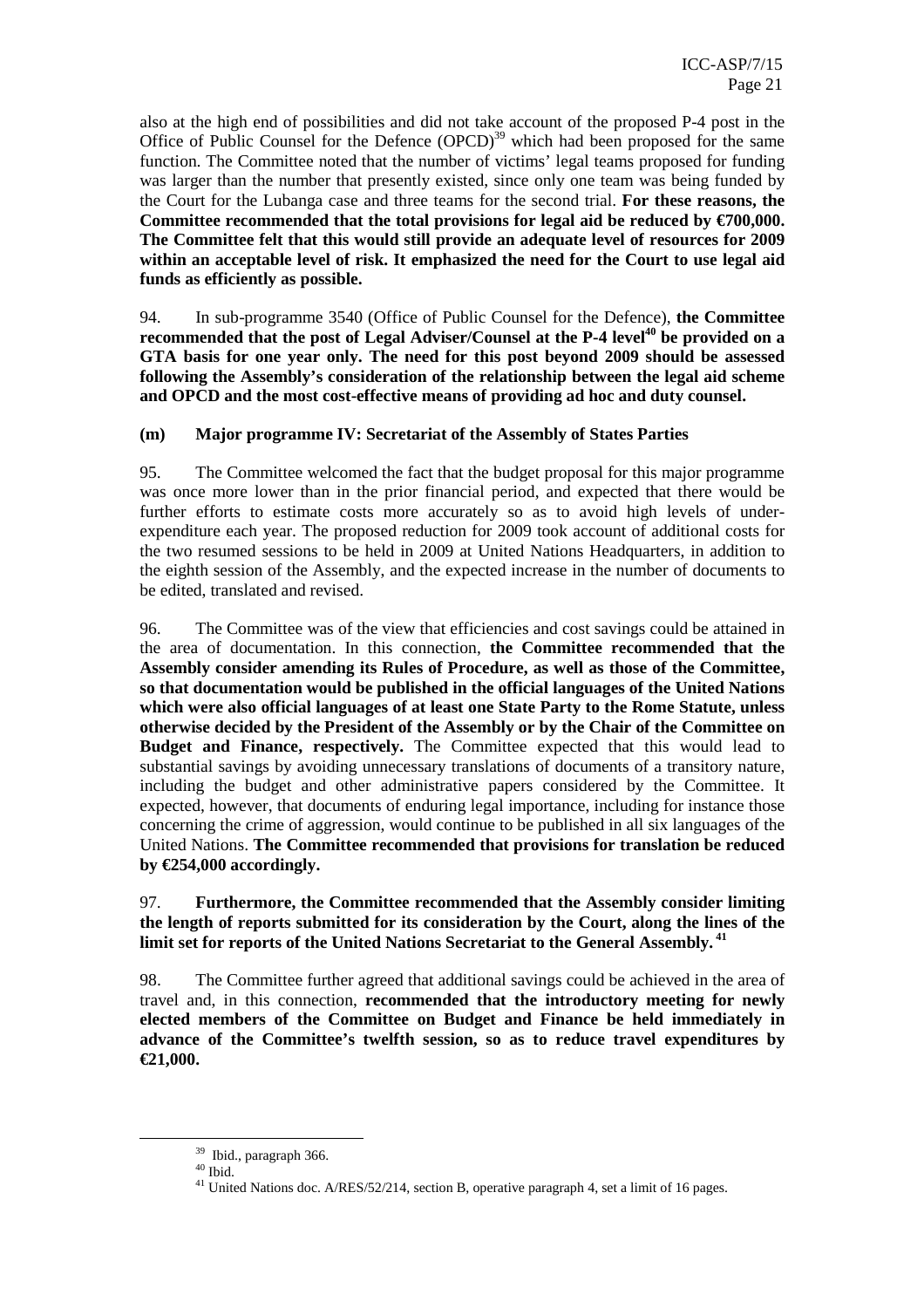$\overline{a}$ 

#### **(n) Major programme VI: Secretariat of the Trust Fund for Victims**

99. The Committee welcomed the progress made in developing the activities of the Trust Fund for Victims. It took note of the overall increase in the Trust Fund balance from  $\epsilon$ 2,450,708 in 2006 to  $\epsilon$ 3,051,711 in 2007 and advice from the Director of the Trust Fund that further fund-raising appeals would be launched shortly.

100. The Committee noted that the costs for the Secretariat were high compared to the funds raised in the past year. While this was reasonable at an early stage of the Trust Fund's operations, the Committee agreed that this situation should be closely reviewed again next year. The Committee agreed that, with further increases to the budget in 2009, the Secretariat would have a substantial level of resources which fully enabled it to advance the mission and work of the Trust Fund. It expected that no further requests for increased funding from the regular budget would be made until the Trust Fund was raising annual cash donations in a proportion of eight to ten times the costs drawn from the regular budget. It therefore also expected that overhead costs would be kept to a minimum.

101. The Committee was concerned that the pattern of expenditure for the Secretariat in 2008 did not correspond adequately to the approved budget, in particular due to a different allocation of posts to that which was approved by the Assembly. The Committee noted that only two budgeted posts in the Secretariat had been filled by permanent staff members, while 70 per cent of the posts had been filled by GTA. **The Committee recommended that this situation be rectified by 31 December and that any exceptions should be approved by the Registrar (in line with the Committee's recommendation on unauthorized GTA in paragraph 45 above). In this regard, the Committee welcomed the information from the Director that he planned to regularize employment in 2009.** 

102. The Committee was advised that there had been some internal discussions about the relationship of the Secretariat to the Registrar for the purposes of administration. The Committee recalled that resolution ICC-ASP/3/Res. $7^{42}$  provided that, "pending further consideration by the Assembly, the Secretariat should operate under the full authority of the Board of Directors in matters concerning its activities," and that, "for administrative purposes, the Secretariat and its staff should be attached to the Registry of the Court." Thus, the Committee understood that the Registrar would, under the Financial Regulations and Rules, remain accountable for the administration of the Trust Fund in the same manner as she was accountable for the administration of the Secretariat of the Assembly of States Parties and the Permanent Premises Project Office. The Committee noted that an internal administrative audit was being conducted and expected that it would help clarify arrangements within the Court. The Committee expected that the Registry would provide financial, human resources, administrative and IT services to the Secretariat just as it did for other areas of the Court and that the Registrar would be responsible for the budget, internal control and expenditures. **In this regard, the Committee noted that there appeared to have been some functions created in the Secretariat which ought to be performed by the Registry and it requested the Court to review these arrangements.** 

103. **With respect to the resources requested for 2009, the Committee recommended approval of the proposed budget with the following exceptions. It recommended that one surplus P-5 financial post from section 3240 should be redeployed, as recommended in paragraph 83 of the present report. In light of this redeployment, the Committee recommended that the proposed GTA funds for a Senior Adviser Finance and** 

<sup>42</sup> *Official Records of the Assembly of States Parties to the Rome Statute of the International Criminal Court, Third session, The Hague, 6-10 September 2004* (International Criminal Court publication, ICC-ASP/3/25), part III, resolution ICC-ASP/3/Res.7.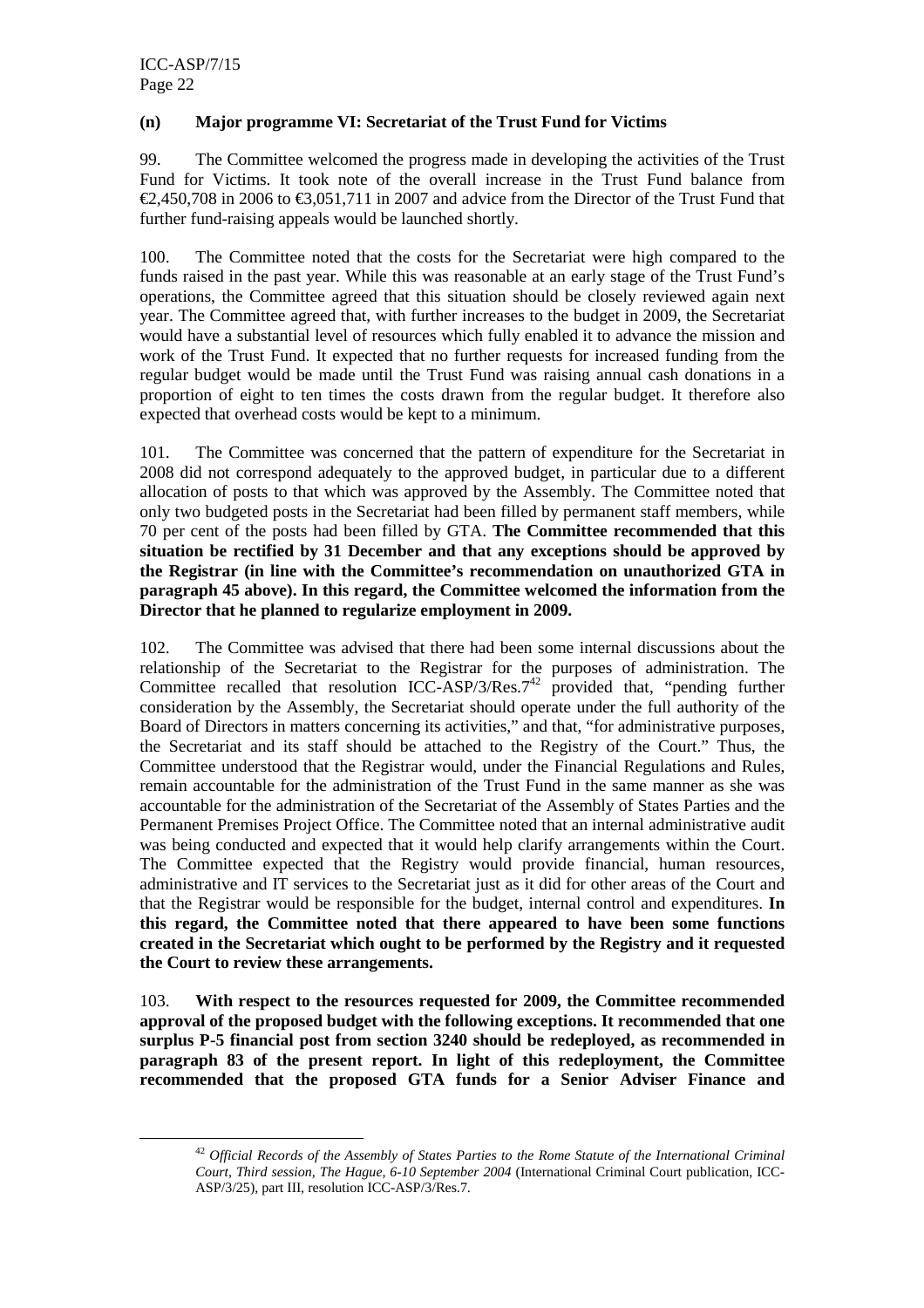**Administration at the P- 5 level<sup>43</sup> and an Monitoring and Evaluation Officer<sup>44</sup> should not be approved.** 

#### **(o) Supplementary budget for preparatory trial activities in the case of**  *The Prosecutor v. Jean-Pierre Bemba Gombo*

104. The Committee considered the proposed supplementary budget<sup>45</sup> of  $\epsilon$ 2,516,300 for preparatory trial activities in 2009 in the case of *The Prosecutor v. Jean-Pierre Bemba Gombo*, which were expected to arise following the surrender of the accused to the Court on 3 July 2008.

#### 105. **The Committee recommended that the supplementary budget be incorporated into the 2009 programme budget. The Committee however recommended that the provisions outlined in paragraph 106 below should not be approved.**

106. Given the Registrar's decision of 25 August 2008 that Mr. Bemba was not indigent, **the Committee recommended that provisions for legal aid and family visits for this case should not be included in the 2009 budget. Further, the Committee recommended that additional posts for the Division of Court Services (programme 3300) should not be approved except where they related to field work, since the increases for this programme in the main budget proposal should provide sufficient resources for 2009. Finally, the Committee noted that the post of Counsel at the P-4 level<sup>46</sup> in the Division of Victims and Counsel (programme 3500) had been included in error and recommended that the corresponding resources also be excluded from the supplementary budget.** 

#### **(p) Estimated income for 2009**

107. The Committee noted that the Court had projected income in 2009 of €88,100 in depreciation from the Special Court for Sierra Leone<sup>47</sup> and  $\epsilon$ 3.7 million from interest.<sup>48</sup>

#### **D. Premises of the Court**

108. The Committee had before it a progress report on the activities of the Oversight Committee<sup>49</sup> and welcomed the presentation by the Chairperson of the Oversight Committee, H.E. Mr. Jorge Lomonaco (Mexico), in which he provided information on issues pertaining to the recruitment of the Project Director and the financing of the project. The Committee observed that considerable progress has been made since its previous session.

109. The Committee noted with satisfaction that the Oversight Committee had conducted a successful recruitment process for the position of Project Director, who would take up his functions on 1 October 2008 but had already provided expert advice to the Oversight Committee and the Court.

110. With respect to the financing of the project, the Committee observed that the Oversight Committee and the host State had developed a flexible financing scheme which would guarantee funding for the project by securing a line of credit of up to  $\epsilon$ 200 million, through the acceptance of the host State loan at 2.5 per cent interest, while not excluding

<sup>&</sup>lt;sup>43</sup> Proposed programme budget for 2009 of the International Criminal Court (ICC-ASP/7/9, Corr.1 and Corr.2, English only)), paragraph 400).

<sup>&</sup>lt;sup>44</sup> Ibid., paragraph 401.

<sup>45</sup> Proposed supplementary budget – preparatory trial activities *The Prosecutor v. Jean-Pierre Bemba Gombo* (ICC-ASP/7/17).

Ibid., paragraph 15.

<sup>47</sup> Proposed programme budget for 2009 of the International Criminal Court (ICC-ASP/7/9), annex  $X(a)$ .

<sup>48</sup> Ibid., annex IX.

<sup>49</sup> ICC-ASP/7/CBF.2/7.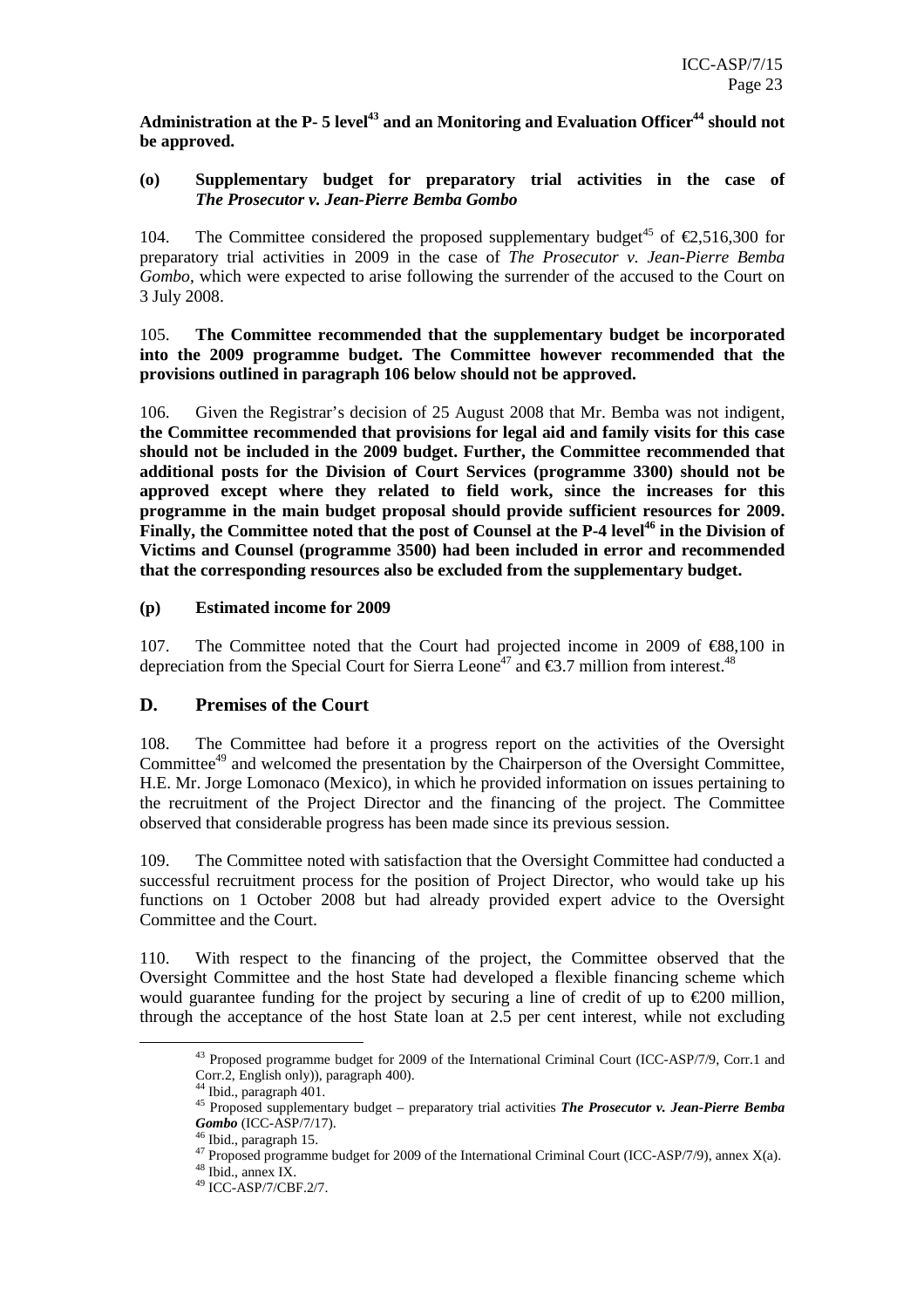alternative sources of financing, such as direct contributions or private donations. In addition, the scheme would allow States Parties to make a one-time payment of their full assessed share if they chose, which would in turn reduce the total interest that would be payable on the loan. The Committee noted that the Oversight Committee was continuing to refine the scheme in the context of a draft resolution which would be submitted to the seventh session of the Assembly.

111. The Committee commended the Oversight Committee for the financial scheme it had developed, which combined flexibility for States Parties with a flexible cash flow arrangement that would meet the needs of the project.

112. The Committee agreed on the responses outlined below to four questions asked by the Oversight Committee, and offered additional comments on the question of audit arrangements for the premises project. The Committee noted that in doing so it was providing advice within its competence as an expert committee on budget and finance, and that the Oversight Committee and the Court would need to continue to obtain legal advice on some of the detailed technical aspects of the scheme.

## (a) *Repayment of interest and principal of the host State loan<sup>50</sup>*

113. The Committee agreed that it would be appropriate to continue to fund the costs of the Project Director's Office from major programme VII.

114. The Committee agreed that repayment of the loan as envisaged in the scheme could be made either by creating an additional major programme (major programme VIII) or a separate account which would form part of the annual assessed contributions of States Parties. In either case, the costs would need to be assessed according to a modified scale of assessments which would exclude those States Parties which opted for a one-time payment of their assessed share.

115. If a new major programme were to be established, the contribution to the permanent premises project would be part of the annual assessment States Parties received in January for the budget of the Court. The difference in scales would need to be reflected in the annual resolution of the Assembly which approved the budget and decided to assess States Parties.

116. If a separate fund were to be created, assessments for the premises project could still be issued to States Parties as part of their annual assessed contributions under regulation 5 of the Financial Regulations and Rules. There would however be a need to consider how arrears in the separate account would be handled, especially if this could lead to a failure to meet payments due to the host State. The Committee also recalled its previous observations concerning the applicability of article 112, paragraph 8, of the Rome Statute to arrears in a separate account.<sup>51</sup> Moreover, if this option were chosen, it would be advisable to conduct a careful review of the Financial Regulations and Rules and amendments might be required.

### *(b) Trust fund for holding and managing one-time payments<sup>52</sup>*

117. The Committee agreed that a separate account would need to be established for holding one-time payments. Interest would be earned if one-time payments were to be received at an early stage of the project, and this should be capitalized in the account. The Assembly should define the purpose of such an account in accordance with regulation 6.5 of the Financial Regulations and Rules.

 $50$  Progress report on the activities of the Oversight Committee (ICC-ASP/7/CBF.2/7, paragraph 17).

 $51$  ICC-ASP/7/3, paragraphs 76-78.

<sup>&</sup>lt;sup>52</sup> Progress report on the activities of the Oversight Committee (ICC-ASP/7/CBF.2/7, paragraph 20).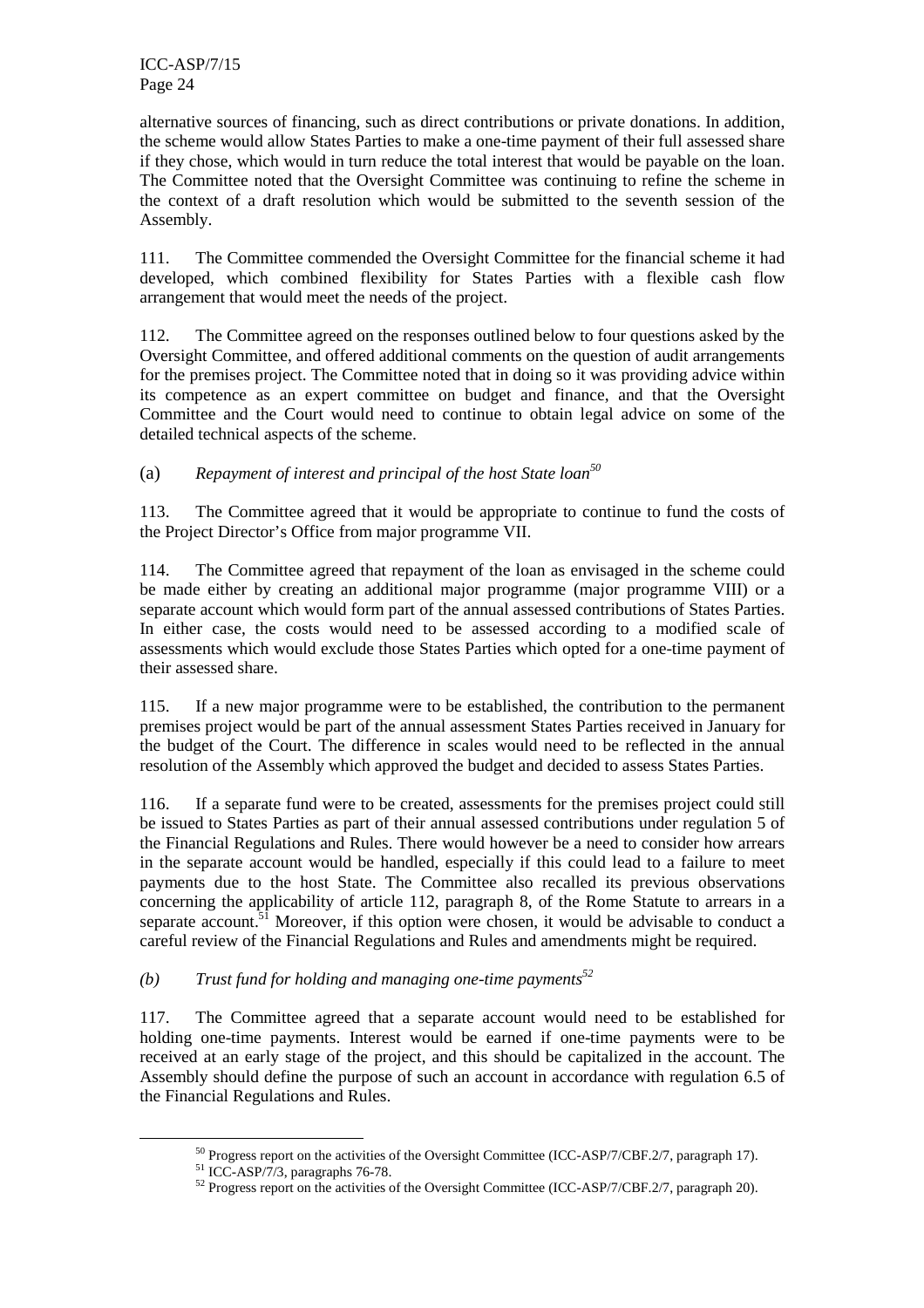#### *(c) Holding funds disbursed by the host State<sup>53</sup>*

118. The Committee noted the intention of the host State to make funds available to the Court on a yearly or half-yearly basis and that interest would accrue as of the date that the funds were transferred to the Court's account. The Committee agreed that this did not represent a problem for the Court or States Parties since it was likely that interest could be earned by the Court on the funds held. Since the interest rate to be charged by the host State was to be at a lower rate than was likely to be available to the Court for its cash holdings over the period of construction, this arrangement could earn additional income for the project. The Committee agreed that such interest should either be capitalized into the project funds or offset as income against the assessed contributions for repayments of interest (in either major programme VIII or a separate account).

#### *(d) Establishment of a system for the authorization of expenditure and contracts<sup>54</sup>*

119. The Committee was informed of the current status of discussions in the Oversight Committee and within the Court on designing an appropriate system for authorization of expenditure. It also recalled the observation of the External Auditor about the need to consider carefully the relationship between the Oversight Committee, Project Board and Project Director as set out in the resolution of the Assembly and the responsibilities of the Registrar as contained in the Financial Regulations and Rules.

120. The Committee agreed that the arrangements under consideration appeared to be appropriate and in line with delegated authority held by the Oversight Committee in accordance with annex II of resolution ICC-ASP/6/Res.1. It also agreed that contracts or expenditures which exceeded the total project budget would require the approval of the Assembly, and that any such proposals should be forwarded by the Oversight Committee to the Assembly through the Committee on Budget and Finance.

121. **The Committee agreed that it would be appropriate for the purposes of the project for the Registrar to sign contracts and authorize expenditures on the basis of the recommendation of the Project Board and/or Oversight Committee.** The Committee expected that such a system would be implemented in accordance with regulation 10.1 of the Financial Regulations and Rules which set out the Registrar's responsibility for internal control. Hence, the Committee expected that the Registrar and the Project Board would put in place procedures allowing the Registrar to fulfil her responsibilities under the Financial Regulations and Rules quickly and without undue delay. **The Committee recommended that such an arrangement, if approved by the Assembly, should be reviewed after one year. Should the arrangement lead to undue delays, the Assembly might wish to consider amending the Financial Regulations and Rules.** 

#### *(e) Audit arrangements*

122. Finally, the Committee agreed that it would be advisable to specify in any resolution that the project would be subject to internal and external audit, consistent with all other parts of the Court's operations. The Committee noted that this might increase the fees payable to the External Auditor and **recommended that the Court discuss audit arrangements with the External Auditor at an early stage.** 

 $53$  Ibid., paragraphs  $21 - 22$ .

<sup>&</sup>lt;sup>54</sup> Ibid., paragraph 23.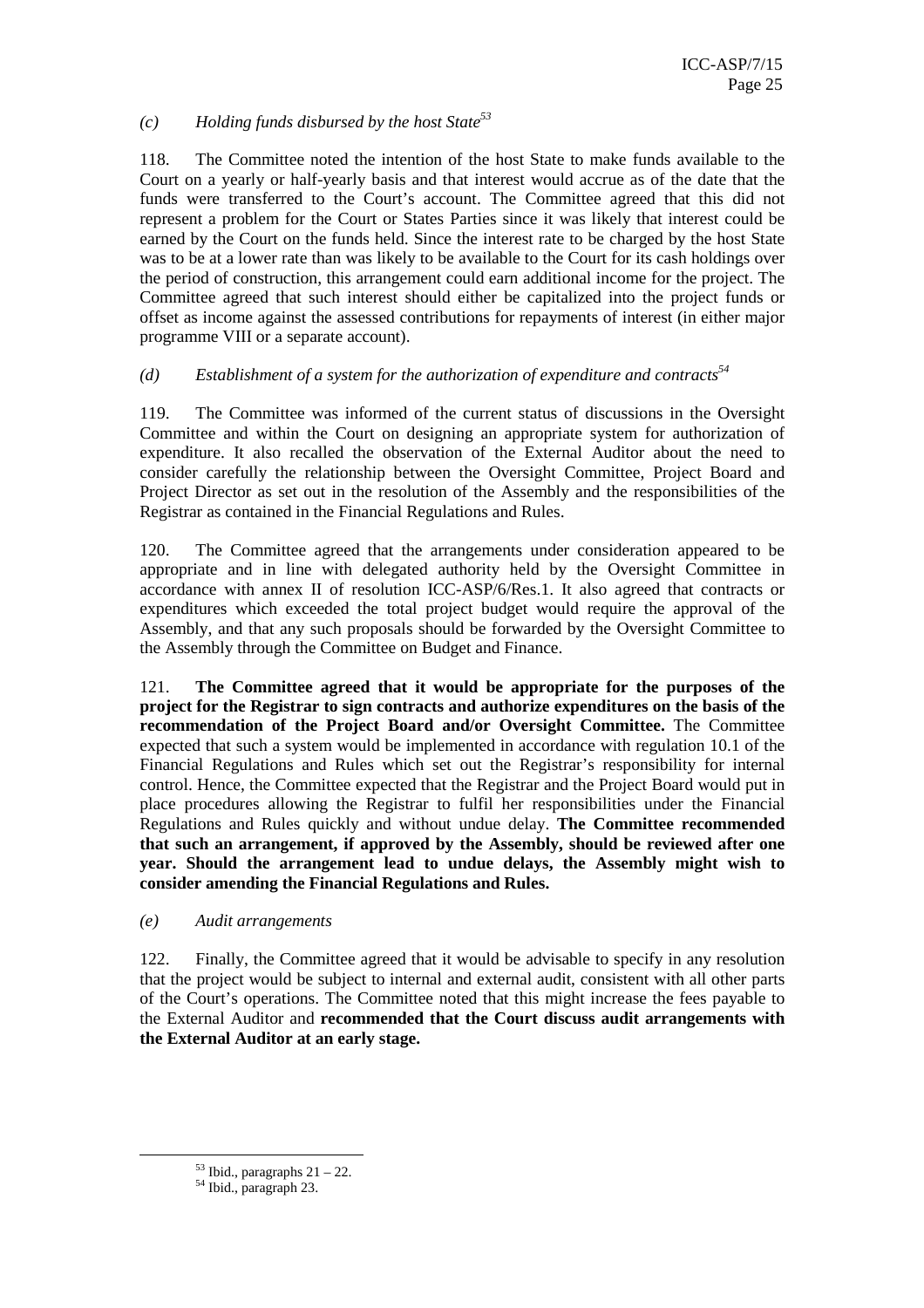#### **E. Legal aid**

123. The Committee had before it the Court's interim report on different legal aid mechanisms before international criminal jurisdictions.<sup>55</sup> The Committee was informed that the Court's legal aid regime had its legal basis in articles 55 and 57 of the Rome Statute, rules 20 and 21 of the Rules of Procedure and Evidence, regulation 83 of the Regulations of the Court, and rules 131 and 132 of the Regulations of the Registry. The Court had sought to strike the correct balance between effective legal aid and the limited resources of the Registry.

124. The Committee was informed that the composition of defence teams was similar to other international tribunals. The Court stated that, of the international tribunals whose legal aid regimes the Court had used for comparison, the fee structure used by the Court was the second least costly. The Committee was further informed that, in all jurisdictions, the cost of the trial was an important factor in determining indigence.

125. The Committee was informed that the OPCD had a supporting role in relation to the Division of Victims and Counsel. The Pre-Trial Chamber, by an August 2007 decision, had assigned to that office the role of providing assistance to defence teams. The Committee was informed that the role of the OPCD did not impinge upon the legal aid function of the Division of Victims and Counsel. While both offices fell under the Registry for administrative purposes, they were functionally independent.

126. The Committee recalled comments in the report on the work of its ninth session<sup>56</sup> on the escalating costs of the Court's legal aid scheme and the financial and reputational risks to the Court entailed in legal aid. Since that time the Court had sought considerable increases to the legal aid budget through the Contingency Fund and the 2009 proposed budget. The Committee therefore welcomed the report and presentation by the Court and advice that The Hague Working Group would be looking closely at the Court's system of legal aid. The Committee decided to offer a few observations and suggestions with the aim of contributing to discussions in The Hague Working Group. It also made specific recommendations on legal aid resources for 2009 in the context of its review of the budget proposal.

127. The Committee reaffirmed its view that the Court should look for any efficiencies and savings that could be achieved in its legal aid scheme, including by ensuring that the provision of legal aid was commensurate with the level of activity at each stage of proceedings (especially when long delays were experienced), and by evaluating the relationship between OPCD and defence teams.

128. The Committee expressed concern at the system for determining indigence for defendants insofar as the Court had given examples showing that individuals with extensive assets could be determined to be indigent. In hypothetical case  $3$  in the report,<sup>57</sup> an individual with several million euros in property and assets was considered partially indigent. While the Committee agreed it was appropriate for the indigence test to take account of the high costs of an adequate defence, the Committee did not believe it was reasonable for an individual with such assets to receive legal assistance from the budget of the Court. The problem appeared to be the result of the method of calculating a figure for 'monthly disposable means' from an individual's property and assets. **The Committee suggested that alternatives to the method be considered and discussed, and that it might also be desirable to establish absolute thresholds of asset holdings above which legal aid would not be provided.** In the opinion

<sup>55</sup> ICC-ASP/7/12.

<sup>56</sup> *Official Records of the Assembly of States Parties to the Rome Statute of the International Criminal Court, Sixth session, New York, 30 November - 14 December 2007* (International Criminal Court publication, ICC-ASP/6/20), vol. II, part B.2, paragraph 72.

 $^7$  Interim report on different legal aid mechanisms before international criminal jurisdictions, (ICC-ASP/7/12, annex V).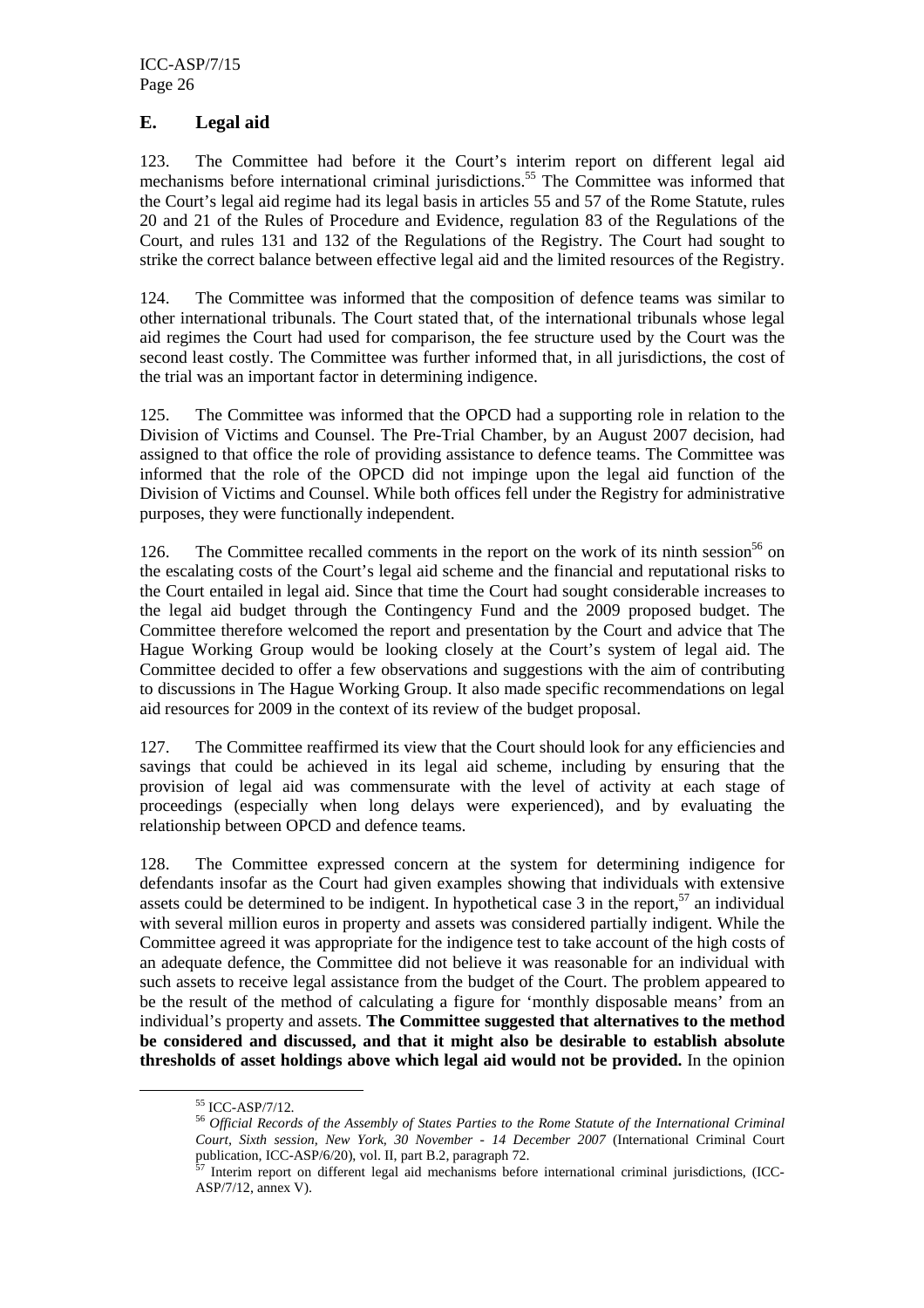of the Committee it was not unreasonable for an individual holding property and assets worth several million euros to be required to liquidate some assets to fund their defence.

129. With respect to legal assistance for victims, the Committee welcomed advice on recent jurisprudence that was beginning to define the nature of victims' participation in proceedings and thus make possible an evaluation of the likely costs of supporting victims' legal representation. **In this regard, the Committee felt that the report focused almost entirely on the question of legal aid for the defence and it would be useful for the Court to explain separately its plans to fund legal aid for victims.** The Committee observed that decisions being taken by Chambers and the Registrar on victims participation had long-term financial implications. For instance, the Registry's intention to fund two legal teams for victims per defendant appeared likely to be costly. **The Committee recommended that the Court and the Assembly consider the possibility of having one legal team for victims per case.** The Committee was also informed about several instances in which judicial orders had long-term financial implications which the Assembly would be expected to meet. The Committee recognized that these questions involved important legal principles and practical considerations. **However, given the likelihood that legal aid for victims' participation would be a long-term and significant cost driver for the Court, the Committee strongly recommended that the Assembly enter into a detailed dialogue with the Court on the legal and financial aspects of victims' participation. The Committee indicated its willingness to continue to assist the Assembly on the financial aspects of the full range of legal aid matters.** 

#### **F. Contingency Fund**

130. The Committee considered a report on the Court's use of the Contingency Fund<sup>58</sup> which provided information on the Court's use of the Fund in 2008 and proposed that the Contingency Fund be continued beyond 2008 and replenished as necessary.

#### **1. Use of the Contingency Fund in 2008**

131. At its tenth session, the Committee had noted that the Court was considering drawing from the Contingency Fund to meet the costs in 2008 relating to a second trial, including pretrial activities.<sup>59</sup> Subsequently, by a letter dated 15 May 2008, the Registrar submitted, pursuant to regulation 6.7 of the Financial Regulations and Rules, a supplementary budget notification in the amount of  $\epsilon$ 3,652,000 to the Chair of the Committee, with a view to obtaining any financial comments of the Committee before entering into commitments engaging the Contingency Fund. The Registrar asserted that the Court needed to access the Fund to meet unavoidable costs arising from the arrest and surrender of Mr. Germain Katanga and Mr. Mathieu Ngudjolo Chui that had not been foreseen in the 2008 budget.

132. The Chair of the Committee conveyed the comments of the Committee in a letter dated 2 June 2008.<sup>60</sup> The Committee agreed that the rationale for drawing on the Contingency Fund met the criteria for access to the Fund set out in regulation 6.6 (b) of the Financial Regulations and Rules. The Committee also encouraged the Court to seek to absorb the expenses where possible.

133. The Court informed the Committee that by the end of 2008 about €2.4 million would have been spent on costs relating to a second trial and that this amount would be drawn from the Contingency Fund only if the costs could not be offset from savings to the regular budget of the respective major programmes. **The Committee endorsed this approach, which would**

<sup>58</sup> ICC-ASP/7/16.

<sup>&</sup>lt;sup>59</sup> Report of the Committee on Budget and Finance on the work of its tenth session (ICC-ASP/7/3), paragraph 31.

 $60$  ICC-ASP/7/16, annex B.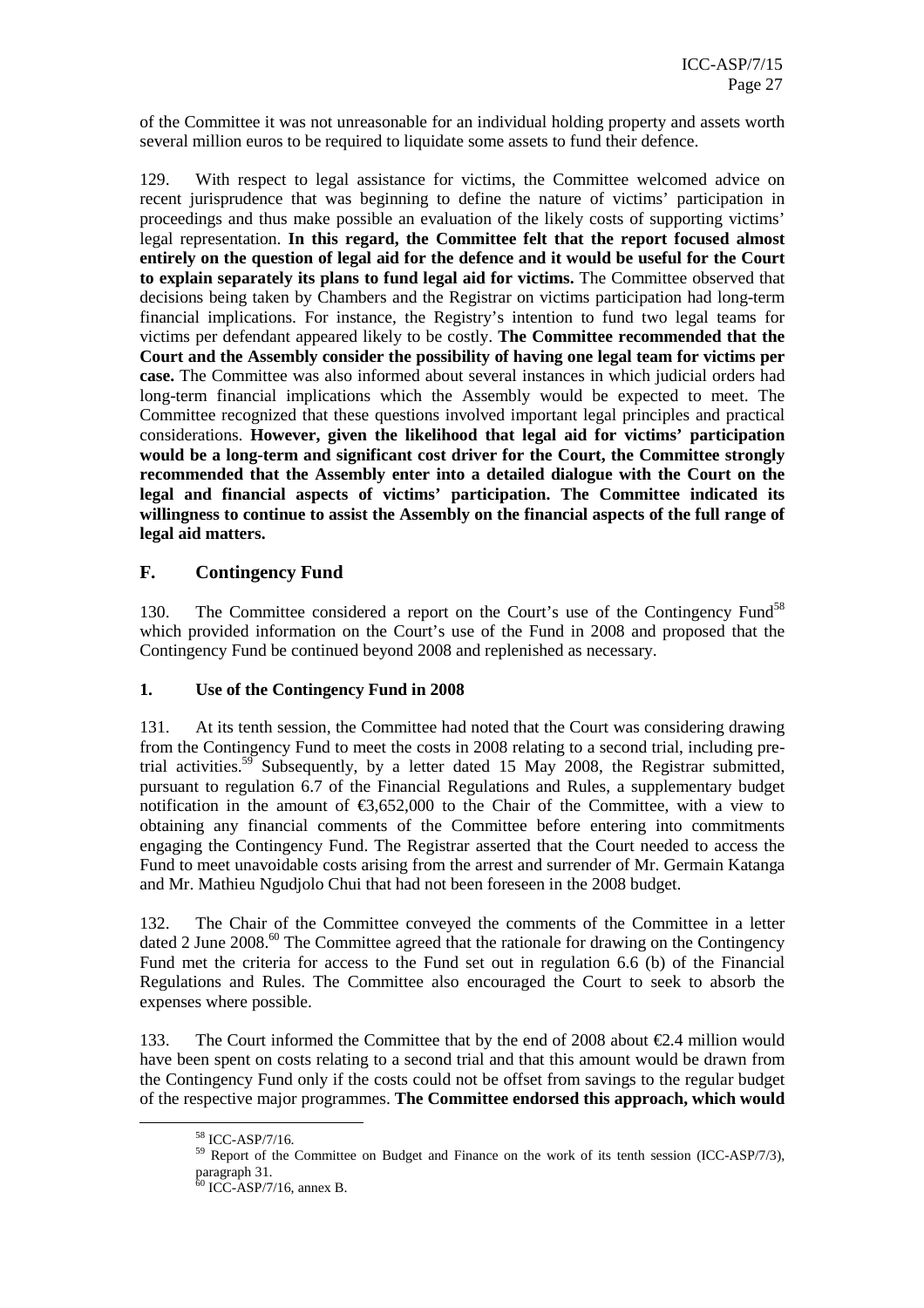ICC-ASP/7/15 Page 28

**avoid drawing from the Fund unless the costs associated with the unforeseen activities exceeded the remaining appropriations available in the relevant major programmes. The Committee further recommended that the Assembly should authorize the Court to transfer funds between major programmes at year end if the costs of unforeseen activities could not be absorbed by one major programme while surpluses existed in other major programmes.** This procedure would ensure that the Fund was drawn upon only when all 2008 appropriations were exhausted.

#### **2. Future of the Contingency Fund**

134. The Committee recalled that in 2004 the Assembly had established a Contingency Fund in the amount of  $\epsilon$ 10,000,000<sup>1</sup> and had decided further that the Fund would be limited to a period of four years. Accordingly, the provisional agenda for the seventh session of the Assembly included a decision on the extension or possible discontinuation of the Fund and on any other question relating to the Fund that it deemed necessary in the light of experience.<sup>62</sup>

135. The Court proposed in its report that the Contingency Fund should continue to be available to the Court and that it should be replenished as necessary in order to ensure that a facility existed for the Court to meet unforeseen costs as defined in the Financial Regulations and Rules. The Court emphasized that it viewed the Fund as an essential component of the budgetary system for the Court, without which it would require higher levels of contingency to be built in to the budget on an annual basis.

136. Recalling its long-standing support for the Contingency Fund, **the Committee recommended that the Assembly decide to continue the Fund indefinitely**. The Committee agreed with the view of the Court that the existence of the Fund enabled the Court to respond to major, unexpected developments in the Court's work without building contingencies across the budget. The Committee did not however agree with the reference<sup>63</sup> to a possible increased need to draw on the Fund due to a decline in the rate of contributions. This statement appeared to have been made in error, since a cash shortfall would not constitute grounds to access the Fund.

137. The Committee identified three options for replenishment of the Fund.

138. First, the Assembly could replenish the Fund from time to time as was necessary. Since it was unlikely that any substantial amount would be drawn from the Fund in 2008 no action would be required at this stage.

139. Second, the Assembly could decide to replenish the Fund automatically by amendment to the last sentence of regulation 6.6 of the Financial Regulations and Rules. Any amount drawn from the Fund would be added to the assessment of States Parties for the following year.

140. Third, the Assembly could decide no longer to hold funds in a Contingency Fund and instead continue to provide the commitment authority provided for in regulation 6.7 of the Financial Regulations and Rules with a new provision to charge the costs to States Parties at the end of the financial period. In this situation, the Financial Regulations and Rules would need to be modified to specify a maximum level of commitments that the Court could make, and to provide that any expenditure under the commitment authority which exceeded the level of the approved budget for a given year would be assessed on States Parties in the financial

<sup>61</sup> *Official Records of the Assembly of States Parties to the Rome Statute of the International Criminal Court, Third session, The Hague, 6-10 September 2004* (International Criminal Court publication, ICC-ASP/3/25), part III, resolution ICC-ASP/3/Res.4, paragraph 1.

 $^{62}$  ICC-ASP/7/1.

 $63$  Report on the Court's use of the Contingency Fund, (ICC-ASP7/16, paragraph 9).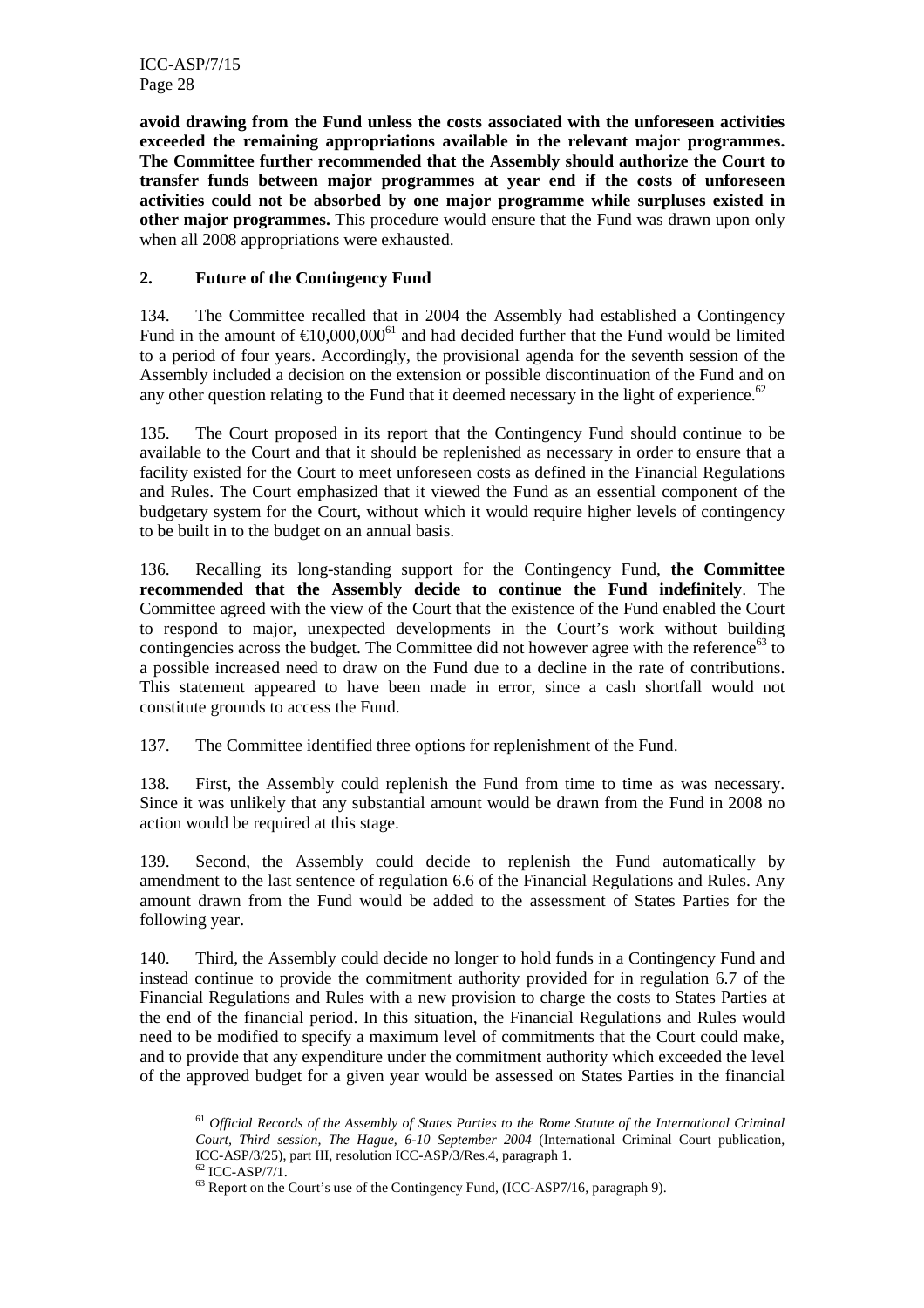year following the one to which the commitments related. Such a facility would provide the Court with the same ability to meet unforeseen costs as presently existed without keeping  $\epsilon$ 10 million tied up. Sufficient cash reserves were likely to remain in place to support such a facility, and this would allow the Assembly to divert the €10 million presently in the Fund to a different purpose or to return it to States Parties in accordance with the scale on which it was originally assessed.

141. The Committee considered that all three options would provide a sound structure for continuing to provide flexibility to the Court to meet unforeseen costs in the situations described in regulation 6.6 of the Financial Regulations and Rules.

#### **G. Other matters**

#### **1. Timeliness of documentation**

142. The Committee expressed its concern that some documents had been submitted late by the Court, which, in turn, had a negative impact on the functioning of the Committee and other subsidiary bodies of the Assembly. It recognized, however, that the budget and other major documents had been provided on time, notwithstanding the Committee's early meeting date. Given the importance of timely provision of documents, t**he Committee recalled anew its recommendations to the Court.**<sup>64</sup> **It wished to reiterate the importance the Committee attached to the timely and orderly submission of the Court's reports and other documents to the Secretariat of the Assembly, so as to ensure that they were distributed to the Committee at least three weeks in advance of its sessions.** This would enable members of the Committee to examine the documentation in a thorough and detailed manner prior to their arrival at the session and to perform their function of providing advice to the Assembly in the most effective way.

#### 143. **The Committee recommended that the Court adhere to the guidelines set out in the Manual of Procedures adopted by the Bureau of the Assembly of States Parties on 31 August 2006 and noted in particular the content of paragraph 4 thereof.**<sup>65</sup>

#### **2. Future meetings**

 $\overline{a}$ 

144. The Committee decided, tentatively, to hold its twelfth session in The Hague from 20 to 24 April 2009, and its thirteenth session from 14 to 22 September 2009 in The Hague.

<sup>64</sup> *Official Records of the Assembly of States Parties to the Rome Statute of the International Criminal Court Sixth session, New York, 30 November - 14 December 2007* (International Criminal Court publication, ICC-ASP/6/20), vol. II, part B.2, paragraph 106, and ICC-ASP/7/3, paragraphs 9 and 10.

<sup>&</sup>lt;sup>65</sup> "The present Manual of Procedures contains guidelines which have been developed to facilitate the preparation and submission of official documentation to the Secretariat by the organs of the Court, and to streamline all procedures related to conference services provided by the Secretariat to the Assembly and its subsidiary bodies. The main guidelines regarding submission of documents are:

<sup>(</sup>a) The Court should submit documentation to the Secretariat of the Assembly in a staggered and orderly manner, in accordance with an annual timetable to be prepared by the Secretariat, so as to ensure that documentation is submitted to the Assembly or its subsidiary bodies at least three weeks in advance of the respective session.

<sup>(</sup>b) If a report is submitted late to the Secretariat, the reasons for the delay should be included in a footnote to the document.

<sup>(</sup>c) The substantive office that submits documentation to the Secretariat should include, where appropriate, the following elements in the reports:

<sup>(</sup>i) A summary of the report, which should quantify any programme budget implications;

<sup>(</sup>ii) Consolidated conclusions, recommendations and other proposed actions;

<sup>(</sup>iii) Relevant background information.

<sup>(</sup>d) All documents submitted to legislative organs for consideration and action should mark conclusions and recommendations in bold print."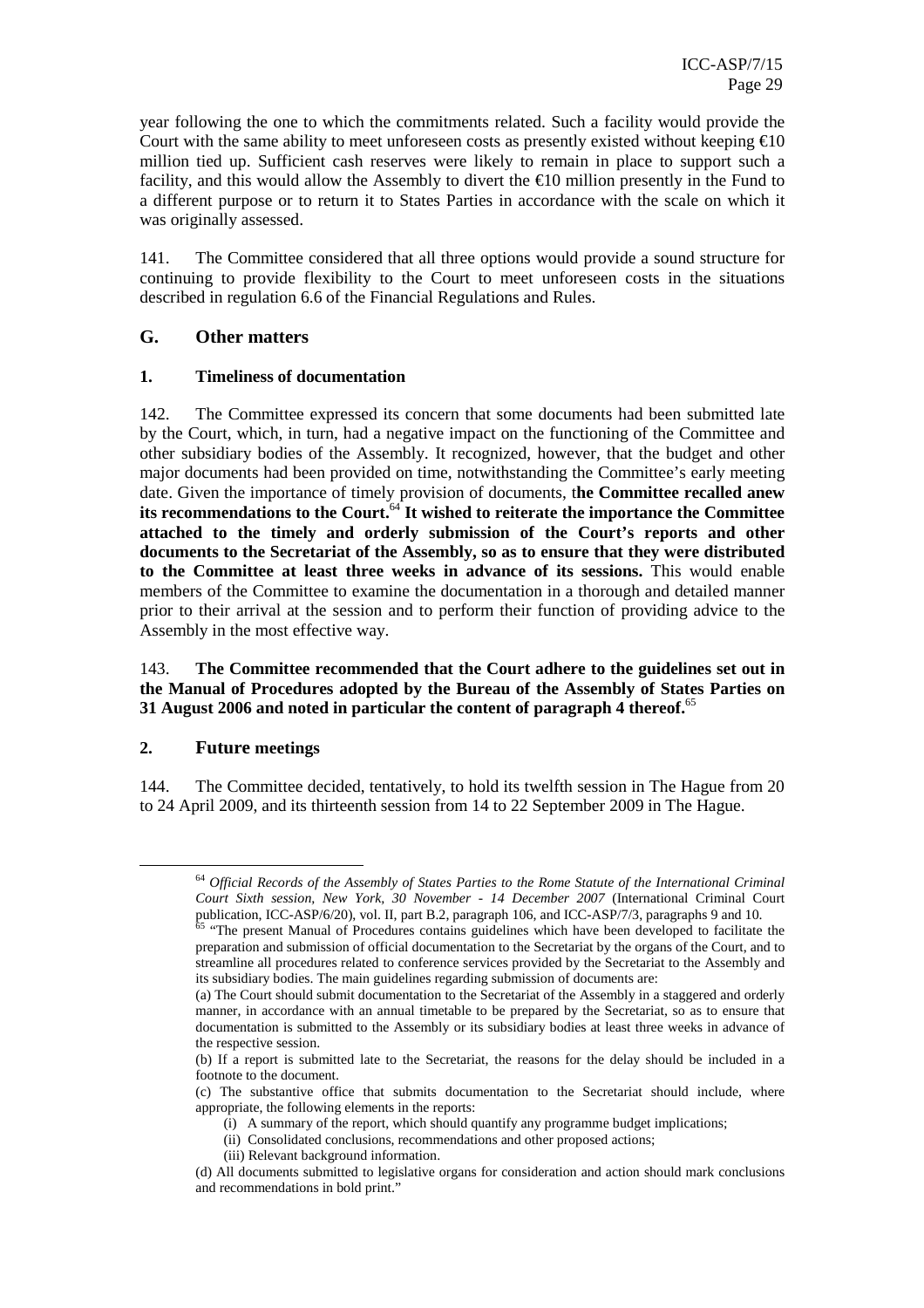## **Annex I**

## **List of documents**

## **Committee on Budget and Finance**

| $ICC-ASP/7/1$        | Provisional agenda                                                                                    |
|----------------------|-------------------------------------------------------------------------------------------------------|
| $ICC-ASP/7/1/Add.1$  | Annotated list of items included in the provisional agenda                                            |
| $ICC-ASP/7/2$        | Provisional agenda                                                                                    |
| $ICC-ASP/7/3$        | Report of the Committee on Budget and Finance on the work<br>of its tenth session                     |
| $ICC-ASP/7/4$        | Report on appropriate resources for financial investigations<br>under the Court's legal aid programme |
| $ICC-ASP/7/5$        | Report of the Court on options for outsourcing translation work                                       |
| $ICC-ASP/7/6$        | Report of the Court on Human Resources, Development of a<br>Human Resources Strategy: Progress Report |
| $ICC-ASP/7/7$        | Report on budget performance of the International Criminal<br>Court as at 31 March 2008               |
| $ICC-ASP/7/8$        | Report on programme performance of the International<br>Criminal Court for the year 2007              |
| ICC-ASP/7/8/Add.1    | Report on programme performance of the International<br>Criminal Court for the year 2007 - Addendum   |
| $ICC-ASP/7/9$        | Proposed Programme Budget for 2009 of the International<br><b>Criminal Court</b>                      |
| $ICC-ASP/7/9/Corr.1$ | Proposed Programme Budget for 2009 of the International<br>Criminal Court - Corrigendum               |
| ICC-ASP/7/9/Corr.2   | Proposed Programme Budget for 2009 of the International<br>Criminal Court - Corrigendum               |
| $ICC-ASP/7/10$       | Financial statements for the period 1 January to 31 December<br>2007                                  |
| ICC-ASP/7/10/Corr.1  | Financial statements for the period 1 January to 31 December<br>2007 - Corrigendum                    |
| $ICC-ASP/7/11$       | Trust Fund for Victims financial statements for the period 1<br>January to 31 December 2007           |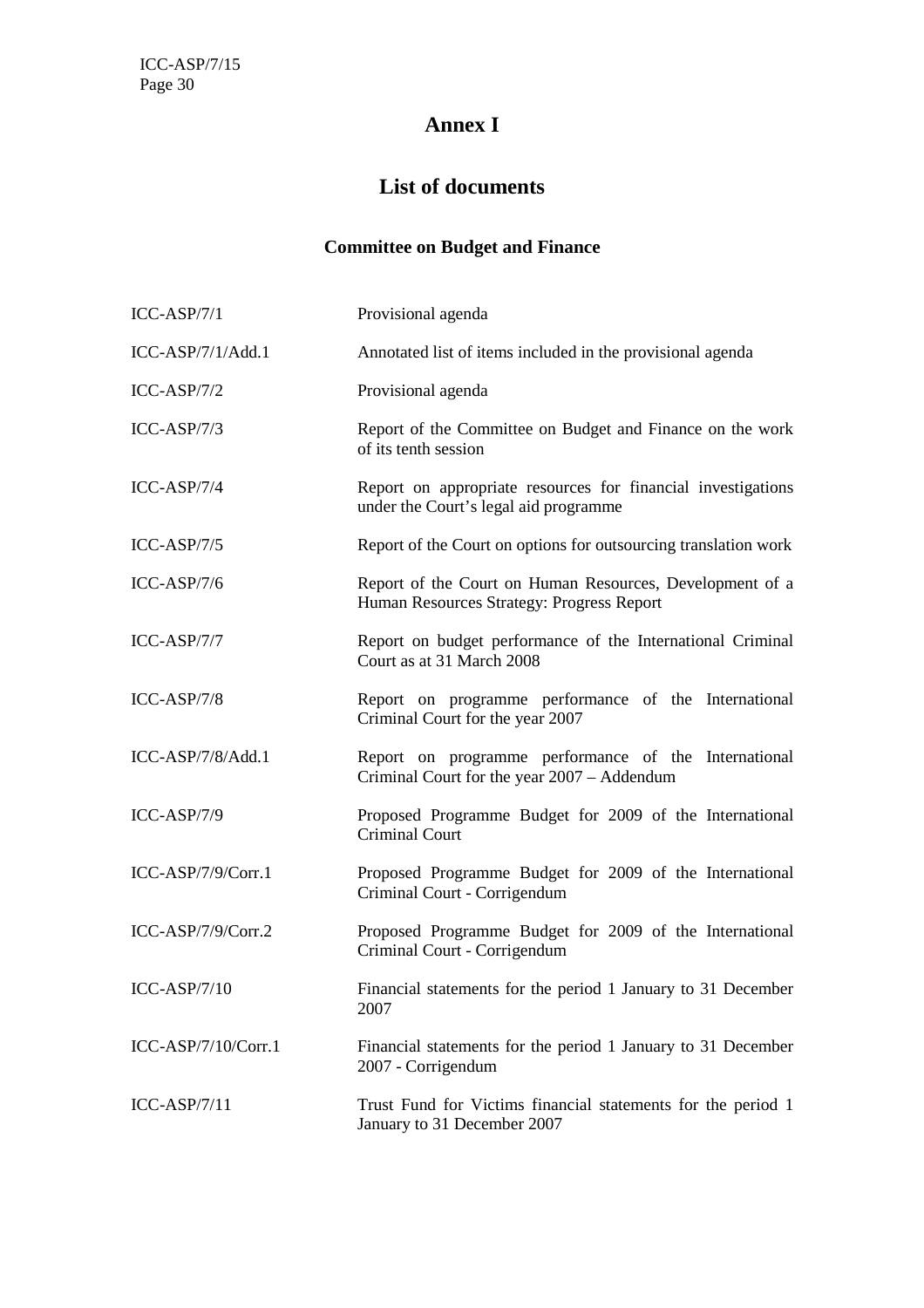| $ICC-ASP/7/12$            | Interim report on different legal aid mechanisms before<br>international criminal jurisdictions                                                                                  |  |  |  |  |
|---------------------------|----------------------------------------------------------------------------------------------------------------------------------------------------------------------------------|--|--|--|--|
| $ICC-ASP/7/13$            | Report to the Assembly of States Parties on the activities and<br>projects of the Board of Directors of the Trust Fund for Victims<br>for the period 1 July 2007 to 30 June 2008 |  |  |  |  |
| $ICC-ASP/7/14$            | Report on budget performance of the International Criminal<br>Court as at 31 August 2008                                                                                         |  |  |  |  |
| ICC-ASP/7/CBF.2/L.1       | Provisional agenda                                                                                                                                                               |  |  |  |  |
| ICC-ASP/7/CBF.2/L.2/Rev.1 | Annotated list of items included in the provisional agenda                                                                                                                       |  |  |  |  |
| ICC-ASP/7/CBF.2/1         | Report of the Court on recruitment                                                                                                                                               |  |  |  |  |
| ICC-ASP/7/CBF.2/1/Corr.1  | Report of the Court on recruitment - Corrigendum                                                                                                                                 |  |  |  |  |
| ICC-ASP/7/CBF.2/2         | Report on the job evaluation study of established posts -<br>Review of previously classified positions at the professional<br>level                                              |  |  |  |  |
| ICC-ASP/7/CBF.2/3         | Report on the Court's use of the Contingency Fund                                                                                                                                |  |  |  |  |
| ICC-ASP/7/CBF.2/4         | Report on governance arrangements                                                                                                                                                |  |  |  |  |
| ICC-ASP/7/CBF.2/5         | Proposed supplementary budget – preparatory trial activities,<br>The Prosecutor v. Jean-Pierre Bemba Gombo                                                                       |  |  |  |  |
| ICC-ASP/7/CBF.2/6*        | Report of the Office of Internal Audit                                                                                                                                           |  |  |  |  |
| ICC-ASP/7/CBF.2/6/Corr.1  | Report of the Office of Internal Audit - Corrigendum                                                                                                                             |  |  |  |  |
| ICC-ASP/7/CBF.2/7         | Progress report on the activities of the Oversight Committee                                                                                                                     |  |  |  |  |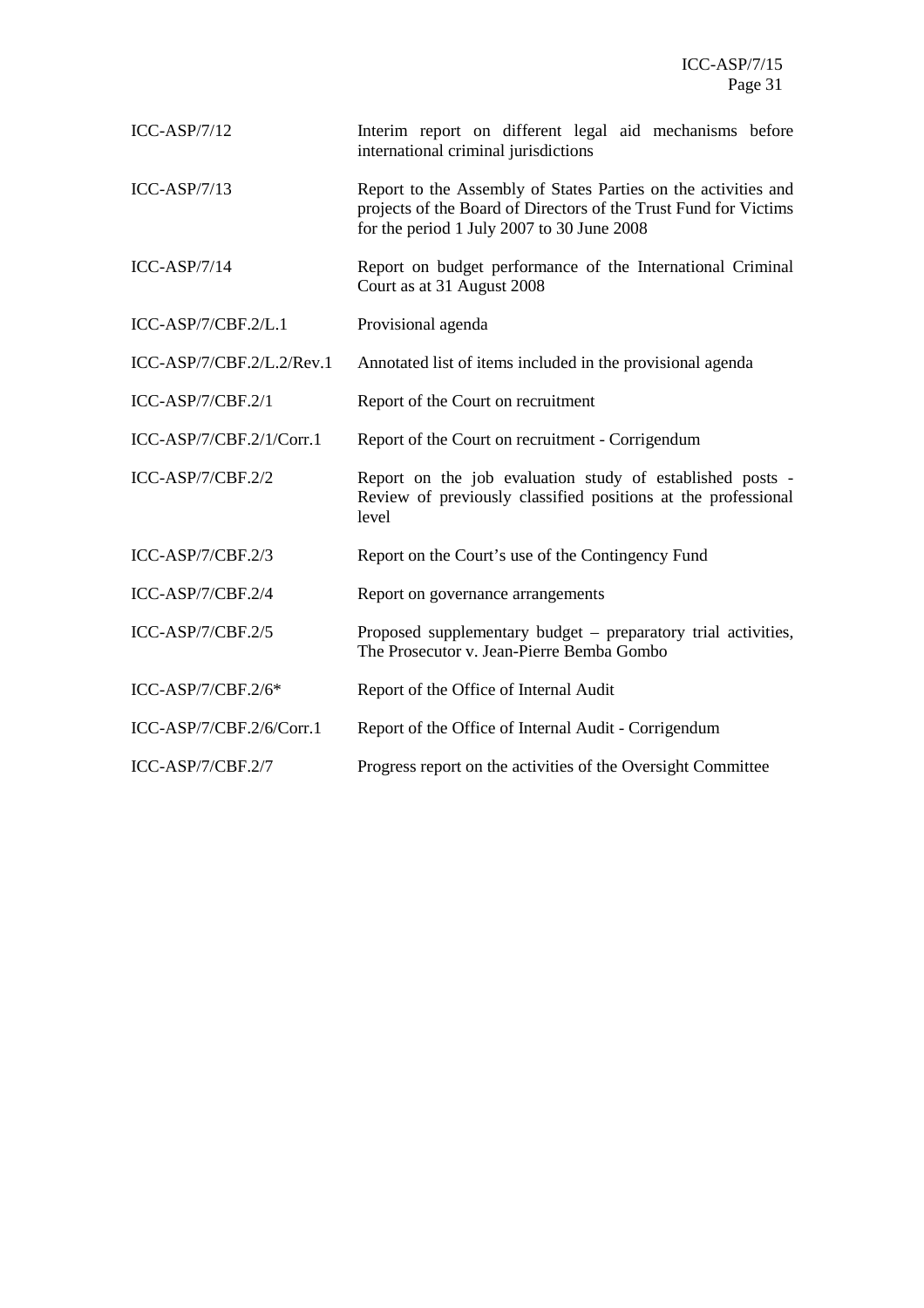## **Annex II**

## **Prior Year Prior Year Prior Year 1** 2008 2008 2008 1 Total States Parties **Assessed Receipts Outstanding Assessed Contributions Outstanding Outstanding Contributions Contributions Contributions Receipt Contributions Contributions**  1 Afghanistan | 10,068 6,987 3,081 1,346 - 1,346 4,427 2 Albania 31,050 31,050 - 8,073 8,073 - - 3 Andorra 19 35,694 35,694 - 10,764 10,764 - -4 Antigua and<br>Barbuda Alligua and 16,680 16,680 16,680 - 2,691 2,691 - 2,691 - 2,691 5 Argentina 5,049,815 3,424,207 1,625,609 437,306 2 437,304 2,062,913 6 Australia 10,366,473 10,366,473 - 2,404,511 2,404,511 - - 7 Austria 1 5,512,389 5,512,389 - 1,193,509 1,193,509 - 1 8 Barbados 1 58,667 52,585 6,082 12,110 - 12,110 18,192 9 Belgium 16,826,501 6,826,501 - 1,482,804 1,482,804 - -10 Belize 1,346 - 1,346 - 1,346 - 1,346 - 1,346 - 1,346 - 1,346 - 1,346 - 1,346 - 1,346 - 1,346 - 1,346 - 1,346 11 Benin 10,998 10,998 - 1,346 1,346 - 1 12 Bolivia 19,1276 18,161 33,115 8,073 - 8,073 41,188 13 Bosnia &<br>Herzegovina Herzegovina 24,328 24,328 - 8,073 8,073 - - 14 Botswana 1 77,576 77,576 - 18,838 18,838 - 1 15 Brazil 9,046,956 9,046,955 - 1,178,709 7,937 1,170,772 1,170,772 16 Bulgaria 109,443 109,443 - 26,911 26,911 - 20,911 17 Burkina Faso 10,267 10,267 - 2,691 1,436 1,255 1,255 18 Burundi 4,677 1,490 3,187 1,346 - 1,346 4,533 19 Cambodia 10,998 10,998 - 1,346 886 460 460 20 Canada 17,831,635 17,831,635 - 4,005,725 4,005,725 - -21 Central African<br>Republic Republic 6,300 2,325 3,975 1,346 - 1,346 5,321 22 Chad 1,603 - 1,603 1,346 - 1,346 2,949 23 Colombia | 906,528 906,528 - 141,284 141,284 - 1 24 Comoros 1,870 - 1,870 1,346 - 1,346 3,216 25 Congo 1 5,043 5,043 - 1,346 462 884 884 26 Costa Rica 186,039 186,039 - 43,058 43,058 - -27 Croatia 255,188 255,188 - 67,278 67,278 - - 28 Cyprus 253,111 253,111 - 59,205 59,205 -29 Dem. Republic of<br>the Congo the Congo 19,519 19,519 - 4,037 4,037 - - 30 Denmark 1,577,440 4,577,440 - 994,367 994,367 -31 Djibouti 6,104 3,707 2,397 1,346 - 1,346 3,743 32 Dominica 1 6,300 3,789 2,511 1,346 - 1,346 3,857 33 Dominican<br>Republic Pommican<br>Republic 114,610 16,054 98,556 32,293 - 32,293 130,849 34 Ecuador 126,621 126,621 - 28,257 11,588 16,669 16,669

## **Status of contributions as at 10 September 2008**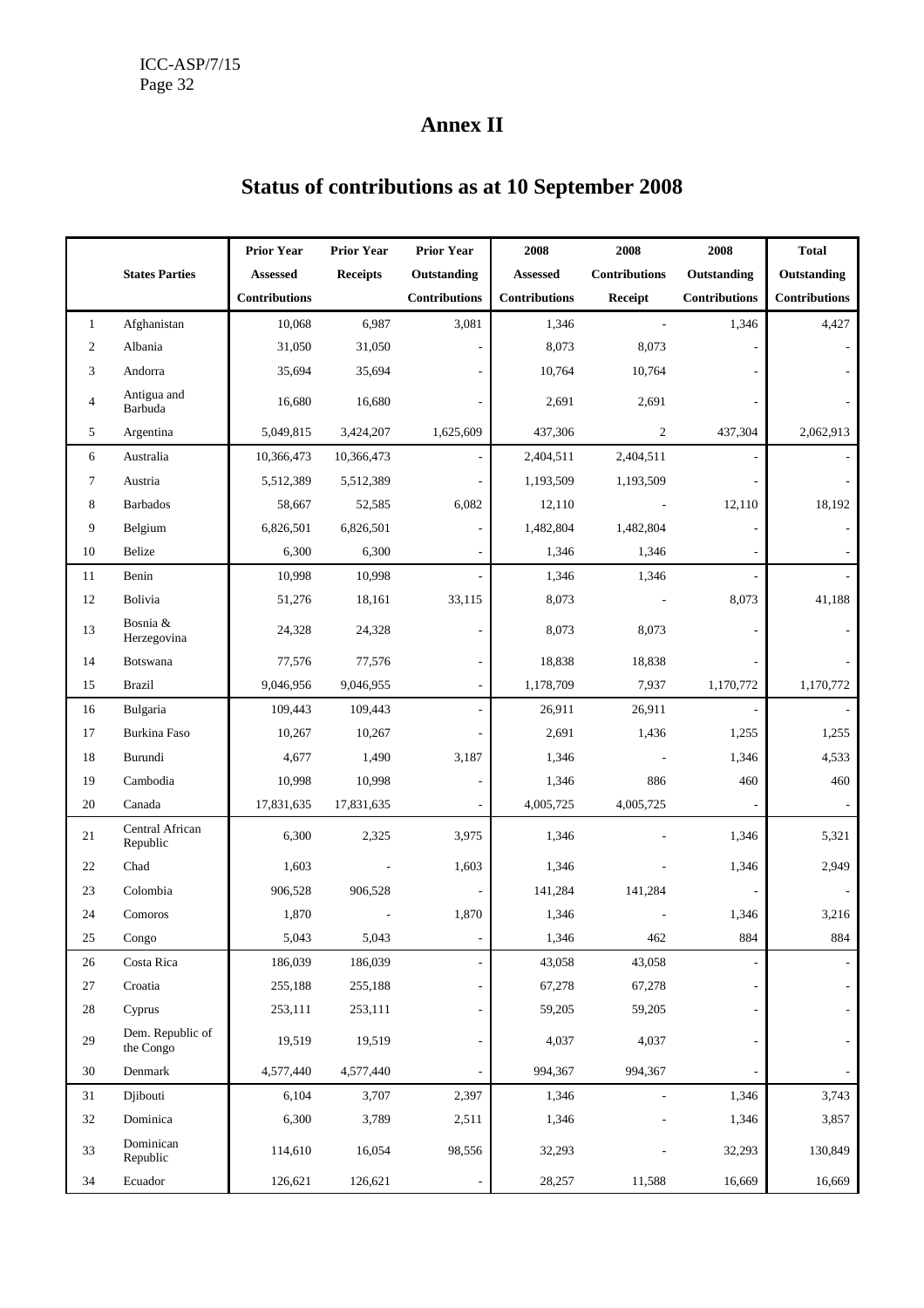|    |                       | <b>Prior Year</b>        | <b>Prior Year</b> | <b>Prior Year</b>    | 2008                 | 2008                     | 2008                 | <b>Total</b>         |
|----|-----------------------|--------------------------|-------------------|----------------------|----------------------|--------------------------|----------------------|----------------------|
|    | <b>States Parties</b> | Assessed                 | <b>Receipts</b>   | Outstanding          | <b>Assessed</b>      | <b>Contributions</b>     | Outstanding          | Outstanding          |
|    |                       | <b>Contributions</b>     |                   | <b>Contributions</b> | <b>Contributions</b> | Receipt                  | <b>Contributions</b> | <b>Contributions</b> |
| 35 | Estonia               | 80,782                   | 80,782            |                      | 21,529               | 21,529                   |                      |                      |
| 36 | Fiji                  | 23,599                   | 21,333            | 2,266                | 4,037                |                          | 4,037                | 6,303                |
| 37 | Finland               | 3,401,632                | 3,401,632         |                      | 758,895              | 758,895                  |                      |                      |
| 38 | France                | 38,703,006               | 38,703,006        |                      | 8,478,359            | 8,478,359                |                      |                      |
| 39 | Gabon                 | 58,188                   | 46,201            | 11,987               | 10,764               |                          | 10,764               | 22,751               |
| 40 | Gambia                | 6,300                    | 6,300             |                      | 1,346                | 924                      | 422                  | 422                  |
| 41 | Georgia               | 17,238                   | 17,238            |                      | 4,037                | 4,037                    |                      |                      |
| 42 | Germany               | 55,133,637               | 55,133,637        |                      | 11,540,849           | 11,540,849               |                      |                      |
| 43 | Ghana                 | 25,819                   | 25,819            |                      | 5,382                | 5,382                    |                      |                      |
| 44 | Greece                | 3,451,193                | 3,451,193         |                      | 801,952              | 801,952                  |                      |                      |
| 45 | Guinea                | 14,989                   | 3,758             | 11,231               | 1,346                |                          | 1,346                | 12,577               |
| 46 | Guyana                | 4,677                    | 4,677             |                      | 1,346                | 1,346                    |                      |                      |
| 47 | Honduras              | 31,344                   | 19,981            | 11,363               | 6,728                |                          | 6,728                | 18,091               |
| 48 | Hungary               | 979,453                  | 979,453           |                      | 328,316              | 328,316                  |                      |                      |
| 49 | Iceland               | 218,404                  | 218,404           |                      | 49,786               | 49,786                   |                      |                      |
| 50 | Ireland               | 2,323,292                | 2,323,292         |                      | 598,773              | 598,773                  |                      |                      |
| 51 | Italy                 | 31,205,613               | 31,205,613        |                      | 6,834,087            | 6,834,087                |                      |                      |
| 52 | Japan                 | 4,887,949                | 4,887,949         |                      | 19,884,061           | 19,884,061               |                      |                      |
| 53 | Jordan                | 69,054                   | 69,054            |                      | 16,147               | 6,593                    | 9,554                | 9,554                |
| 54 | Kenya                 | 37,682                   | 37,682            |                      | 13,456               | 13,456                   |                      |                      |
| 55 | Latvia                | 96,226                   | 96,226            |                      | 24,220               | 24,220                   |                      |                      |
| 56 | Lesotho               | 6,300                    | 6,300             |                      | 1,346                | 728                      | 618                  | 618                  |
| 57 | Liberia               | 4,677                    | 4,677             |                      | 1,346                | 462                      | 884                  | 884                  |
| 58 | Liechtenstein         | 40,135                   | 40,135            |                      | 13,456               | 13,456                   |                      |                      |
| 59 | Lithuania             | 150,856                  | 150,856           |                      | 41,712               | 41,712                   |                      |                      |
| 60 | Luxembourg            | 499,807                  | 499,807           |                      | 114,372              | 114,372                  |                      |                      |
| 61 | Madagascar            | $\overline{\phantom{a}}$ |                   |                      | 1,570                | $\overline{\phantom{a}}$ | 1,570                | 1,570                |
| 62 | Malawi                | 6,681                    | 6,681             |                      | 1,346                | 462                      | 884                  | 884                  |
| 63 | Mali                  | 10,998                   | 10,998            |                      | 1,346                | 1,346                    |                      |                      |
| 64 | Malta                 | 90,681                   | 90,681            |                      | 22,874               | 22,874                   |                      |                      |
| 65 | Marshall Islands      | 6,300                    | 2,215             | 4,085                | 1,346                |                          | 1,346                | 5,431                |
| 66 | Mauritius             | 69,304                   | 69,304            |                      | 14,801               | 14,801                   |                      |                      |
| 67 | Mexico                | 6,629,300                | 6,629,300         |                      | 3,036,923            | 3,036,923                |                      |                      |
| 68 | Mongolia              | 6,300                    | 6,300             |                      | 1,346                | 1,346                    |                      |                      |
| 69 | Montenegro            | 2,536                    | 2,536             |                      | 1,346                | 1,346                    |                      |                      |
| 70 | Namibia               | 38,420                   | 38,420            |                      | 8,073                | 8,073                    |                      |                      |
| 71 | Nauru                 | 6,300                    | 2,515             | 3,785                | 1,346                |                          | 1,346                | 5,131                |
| 72 | Netherlands           | 10,972,705               | 10,972,705        |                      | 2,520,229            | 2,520,229                |                      |                      |
| 73 | New Zealand           | 1,461,163                | 1,461,163         |                      | 344,463              | 344,463                  |                      |                      |
| 74 | Niger                 | 6,300                    | 732               | 5,568                | 1,346                |                          | 1,346                | 6,914                |
| 75 | Nigeria               | 288,396                  | 288,396           |                      | 64,587               | 24,518                   | 40,069               | 40,069               |
| 76 | Norway                | 4,423,627                | 4,423,627         |                      | 1,052,226            | 1,052,226                |                      |                      |